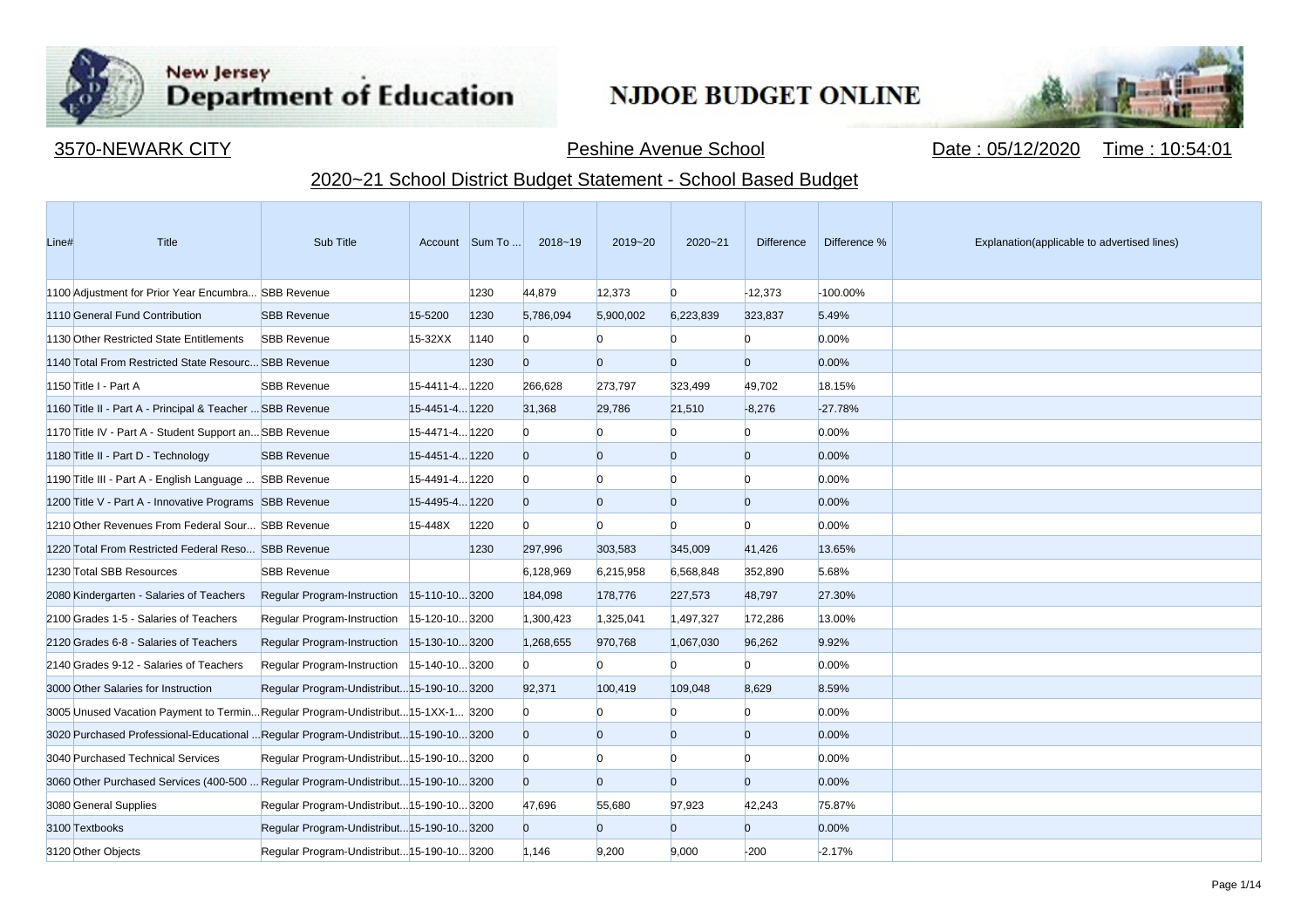| Line# | Title                                                                             | Sub Title                                |                | Account Sum To | 2018~19        | 2019~20        | 2020~21        | Difference     | Difference % | Explanation(applicable to advertised lines) |
|-------|-----------------------------------------------------------------------------------|------------------------------------------|----------------|----------------|----------------|----------------|----------------|----------------|--------------|---------------------------------------------|
|       | 3200 TOTAL REGULAR PROGRAMS - IN Regular Program-Undistribut                      |                                          |                | 72260          | 2,894,389      | 2,639,884      | 3,007,901      | 368,017        | 13.94%       |                                             |
|       | 3500 Salaries of Teachers                                                         | Cognitive-Mild                           | 15-201-10 3660 |                | $\bf{0}$       | $\Omega$       | n              | $\Omega$       | 0.00%        |                                             |
|       | 3520 Other Salaries for Instruction                                               | Cognitive-Mild                           | 15-201-103660  |                | $\overline{0}$ | $\overline{0}$ | $\overline{0}$ | $\overline{0}$ | 0.00%        |                                             |
|       | 3525 Unused Vacation Payment to Termin Cognitive-Mild                             |                                          | 15-201-103660  |                | $\bf{0}$       | $\Omega$       | $\Omega$       | n              | 0.00%        |                                             |
|       | 3540 Purchased Professional-Educational  Cognitive-Mild                           |                                          | 15-201-103660  |                | $\overline{0}$ | $\overline{0}$ | $\overline{0}$ | $\Omega$       | 0.00%        |                                             |
|       | 3560 Purchased Technical Services                                                 | Cognitive-Mild                           | 15-201-103660  |                | $\bf{0}$       | $\Omega$       | $\Omega$       | n              | 0.00%        |                                             |
|       | 3580 Other Purchased Services (400-500  Cognitive-Mild                            |                                          | 15-201-103660  |                | $\overline{0}$ | $\overline{0}$ | $\overline{0}$ | $\Omega$       | 0.00%        |                                             |
|       | 3600 General Supplies                                                             | Cognitive-Mild                           | 15-201-103660  |                | $\Omega$       | $\Omega$       | $\Omega$       | n              | 0.00%        |                                             |
|       | 3620 Textbooks                                                                    | Cognitive-Mild                           | 15-201-10 3660 |                | $\overline{0}$ | $\overline{0}$ | $\overline{0}$ | $\Omega$       | 0.00%        |                                             |
|       | 3640 Other Objects                                                                | Cognitive-Mild                           | 15-201-103660  |                | $\Omega$       | $\overline{0}$ | $\Omega$       | n              | 0.00%        |                                             |
|       | 3660 TOTAL COGNITIVE - MILD                                                       | Cognitive-Mild                           |                | 10300          | $\mathbf{0}$   | $\overline{0}$ | $\overline{0}$ | $\overline{0}$ | 0.00%        |                                             |
|       | 4000 Salaries of Teachers                                                         | Cognitive-Moderate                       | 15-202-104160  |                | $\Omega$       | $\bf{0}$       | $\Omega$       | n              | 0.00%        |                                             |
|       | 4020 Other Salaries for Instruction                                               | Cognitive-Moderate                       | 15-202-104160  |                | $\overline{0}$ | $\overline{0}$ | $\overline{0}$ | $\Omega$       | 0.00%        |                                             |
|       | 4025 Unused Vacation Payment to Termin Cognitive-Moderate                         |                                          | 15-202-104160  |                | $\bf{0}$       | $\Omega$       | $\Omega$       | n              | 0.00%        |                                             |
|       | 4040 Purchased Professional-Educational  Cognitive-Moderate                       |                                          | 15-202-104160  |                | $\overline{0}$ | $\overline{0}$ | $\overline{0}$ | $\Omega$       | 0.00%        |                                             |
|       | 4060 Purchased Technical Services                                                 | Cognitive-Moderate                       | 15-202-104160  |                | $\Omega$       | $\Omega$       | $\Omega$       | n              | 0.00%        |                                             |
|       | 4080 Other Purchased Services (400-500  Cognitive-Moderate                        |                                          | 15-202-104160  |                | $\overline{0}$ | $\overline{0}$ | $\overline{0}$ | $\overline{0}$ | 0.00%        |                                             |
|       | 4100 General Supplies                                                             | Cognitive-Moderate                       | 15-202-104160  |                | $\mathbf{0}$   | $\overline{0}$ | $\Omega$       | n              | 0.00%        |                                             |
|       | 4120 Textbooks                                                                    | Cognitive-Moderate                       | 15-202-104160  |                | $\overline{0}$ | $\overline{0}$ | $\overline{0}$ | $\Omega$       | 0.00%        |                                             |
|       | 4140 Other Objects                                                                | Cognitive-Moderate                       | 15-202-104160  |                | $\mathbf{0}$   | $\overline{0}$ | $\Omega$       | n              | 0.00%        |                                             |
|       | 4160 TOTAL COGNITIVE - MODERATE                                                   | Cognitive-Moderate                       |                | 10300          | $\mathbf{0}$   | $\overline{0}$ | $\Omega$       | $\Omega$       | 0.00%        |                                             |
|       | 4500 Salaries of Teachers                                                         | Learning and Language Dis 15-204-10 4660 |                |                | 188,448        | 157,868        | 165,883        | 8,015          | 5.08%        |                                             |
|       | 4520 Other Salaries for Instruction                                               | Learning and Language Dis 15-204-10 4660 |                |                | 8,539          | $\overline{0}$ | $\overline{0}$ | $\overline{0}$ | 0.00%        |                                             |
|       | 4525 Unused Vacation Payment to Termin Learning and Language Dis 15-204-10 4660   |                                          |                |                | $\Omega$       | $\Omega$       |                | $\Omega$       | 0.00%        |                                             |
|       | 4540 Purchased Professional-Educational  Learning and Language Dis 15-204-10 4660 |                                          |                |                | $\overline{0}$ | $\overline{0}$ | 4,800          | 4,800          | 100.00%      |                                             |
|       | 4560 Purchased Technical Services                                                 | Learning and Language Dis 15-204-10 4660 |                |                | $\bf{0}$       |                |                |                | 0.00%        |                                             |
|       | 4580 Other Purchased Services (400-500  Learning and Language Dis 15-204-10 4660  |                                          |                |                | $\Omega$       | $\Omega$       | $\Omega$       |                | 0.00%        |                                             |
|       | 4600 General Supplies                                                             | Learning and Language Dis 15-204-10 4660 |                |                | 1,000          | 1,000          | 4,200          | 3,200          | 320.00%      |                                             |
|       | 4620 Textbooks                                                                    | Learning and Language Dis 15-204-10 4660 |                |                | $\overline{0}$ | $\overline{0}$ | $\overline{0}$ | $\circ$        | 0.00%        |                                             |
|       | 4640 Other Objects                                                                | Learning and Language Dis 15-204-10 4660 |                |                | 1,051          | 1,000          | 2,000          | 1,000          | 100.00%      |                                             |
|       | 4660 TOTAL LEARNING AND/OR LANG Learning and Language Dis                         |                                          |                | 10300          | 199,038        | 159,868        | 176,883        | 17,015         | 10.64%       |                                             |
|       | 5000 Salaries of Teachers                                                         | Visual Impairments                       | 15-206-10 5160 |                | $\overline{0}$ | $\overline{0}$ | $\Omega$       | $\overline{0}$ | 0.00%        |                                             |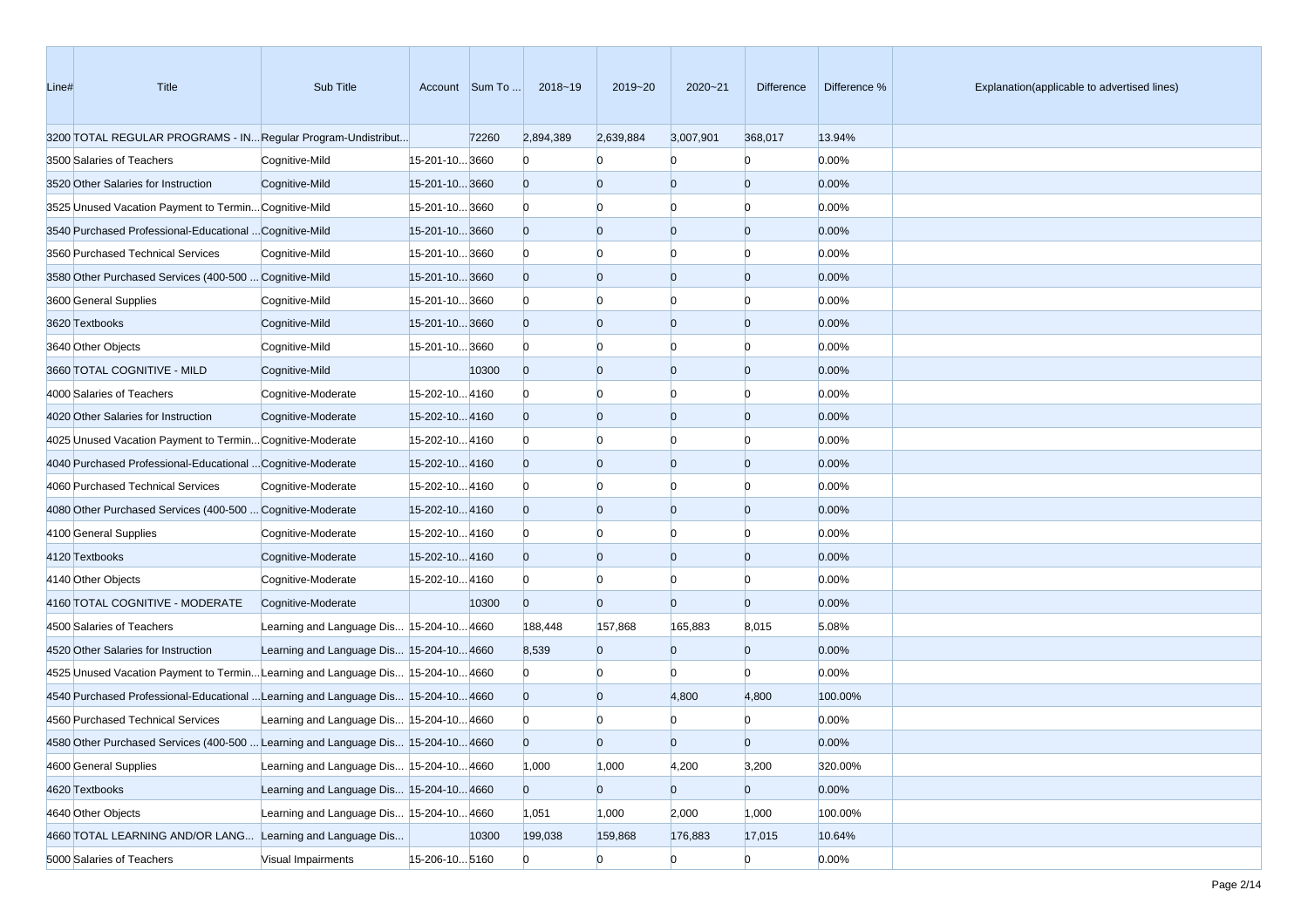| Line# | Title                                                            | Sub Title                      |                | Account Sum To | 2018~19        | 2019~20        | 2020~21        | Difference     | Difference % | Explanation(applicable to advertised lines) |
|-------|------------------------------------------------------------------|--------------------------------|----------------|----------------|----------------|----------------|----------------|----------------|--------------|---------------------------------------------|
|       | 5020 Other Salaries for Instruction                              | Visual Impairments             | 15-206-105160  |                | $\overline{0}$ | $\overline{0}$ | $\overline{0}$ | $\overline{0}$ | 0.00%        |                                             |
|       | 5025 Unused Vacation Payment to Termin Visual Impairments        |                                | 15-206-105160  |                | $\mathbf{0}$   | $\Omega$       | $\Omega$       | $\Omega$       | 0.00%        |                                             |
|       | 5040 Purchased Professional-Educational  Visual Impairments      |                                | 15-206-105160  |                | $\overline{0}$ | $\mathbf{0}$   | $\overline{0}$ | $\overline{0}$ | 0.00%        |                                             |
|       | 5060 Purchased Technical Services                                | Visual Impairments             | 15-206-105160  |                | $\mathbf{0}$   | $\Omega$       | $\Omega$       | n              | 0.00%        |                                             |
|       | 5080 Other Purchased Services (400-500  Visual Impairments       |                                | 15-206-105160  |                | $\overline{0}$ | $\Omega$       | $\overline{0}$ | $\Omega$       | 0.00%        |                                             |
|       | 5100 General Supplies                                            | Visual Impairments             | 15-206-105160  |                | $\mathbf{0}$   | $\Omega$       | $\Omega$       | n              | 0.00%        |                                             |
|       | 5120 Textbooks                                                   | Visual Impairments             | 15-206-10 5160 |                | $\overline{0}$ | $\overline{0}$ | $\overline{0}$ | $\overline{0}$ | 0.00%        |                                             |
|       | 5140 Other Objects                                               | Visual Impairments             | 15-206-105160  |                | $\mathbf{0}$   | $\Omega$       | $\Omega$       | $\Omega$       | 0.00%        |                                             |
|       | 5160 TOTAL VISUAL IMPAIRMENTS                                    | Visual Impairments             |                | 10300          | $\overline{0}$ | $\mathbf{0}$   | $\overline{0}$ | $\Omega$       | 0.00%        |                                             |
|       | 5500 Salaries of Teachers                                        | <b>Auditory Impairments</b>    | 15-207-105660  |                | $\mathbf{0}$   | $\Omega$       | $\Omega$       | n              | 0.00%        |                                             |
|       | 5520 Other Salaries for Instruction                              | <b>Auditory Impairments</b>    | 15-207-105660  |                | $\overline{0}$ | $\Omega$       | $\overline{0}$ | $\Omega$       | 0.00%        |                                             |
|       | 5525 Unused Vacation Payment to Termin Auditory Impairments      |                                | 15-207-105660  |                | $\mathbf{0}$   | $\Omega$       | $\Omega$       | n              | 0.00%        |                                             |
|       | 5540 Purchased Professional-Educational  Auditory Impairments    |                                | 15-207-105660  |                | $\overline{0}$ | $\overline{0}$ | $\overline{0}$ | $\overline{0}$ | 0.00%        |                                             |
|       | 5560 Purchased Technical Services                                | <b>Auditory Impairments</b>    | 15-207-105660  |                | $\mathbf{0}$   | $\Omega$       | $\Omega$       | $\Omega$       | 0.00%        |                                             |
|       | 5580 Other Purchased Services (400-500  Auditory Impairments     |                                | 15-207-105660  |                | $\overline{0}$ | $\Omega$       | $\overline{0}$ | $\overline{0}$ | 0.00%        |                                             |
|       | 5600 General Supplies                                            | <b>Auditory Impairments</b>    | 15-207-105660  |                | $\mathbf{0}$   | $\Omega$       | $\Omega$       | $\Omega$       | 0.00%        |                                             |
|       | 5620 Textbooks                                                   | <b>Auditory Impairments</b>    | 15-207-105660  |                | $\overline{0}$ | $\Omega$       | $\overline{0}$ | $\Omega$       | 0.00%        |                                             |
|       | 5640 Other Objects                                               | <b>Auditory Impairments</b>    | 15-207-105660  |                | $\mathbf{0}$   | $\Omega$       | n              | n              | 0.00%        |                                             |
|       | 5660 TOTAL AUDITORY IMPAIRMENTS                                  | <b>Auditory Impairments</b>    |                | 10300          | $\overline{0}$ | $\Omega$       | $\overline{0}$ | $\overline{0}$ | 0.00%        |                                             |
|       | 6000 Salaries of Teachers                                        | <b>Behavioral Disabilities</b> | 15-209-10 6160 |                | 270,007        | 335,114        | 379,546        | 44,432         | 13.26%       |                                             |
|       | 6020 Other Salaries for Instruction                              | <b>Behavioral Disabilities</b> | 15-209-106160  |                | 185,445        | 161,052        | 165,037        | 3,985          | 2.47%        |                                             |
|       | 6025 Unused Vacation Payment to Termin Behavioral Disabilities   |                                | 15-209-10 6160 |                | $\mathbf{0}$   | $\Omega$       |                | 0              | 0.00%        |                                             |
|       | 6040 Purchased Professional-Educational  Behavioral Disabilities |                                | 15-209-10 6160 |                | $\overline{0}$ | $\overline{0}$ | 25,600         | 25,600         | 100.00%      |                                             |
|       | 6060 Purchased Technical Services                                | <b>Behavioral Disabilities</b> | 15-209-10 6160 |                | $\mathbf{0}$   | $\Omega$       |                | $\Omega$       | 0.00%        |                                             |
|       | 6080 Other Purchased Services (400-500  Behavioral Disabilities  |                                | 15-209-10 6160 |                | $\overline{0}$ | $\Omega$       | $\overline{0}$ | $\overline{0}$ | 0.00%        |                                             |
|       | 6100 General Supplies                                            | <b>Behavioral Disabilities</b> | 15-209-10 6160 |                | 8,000          | 3,000          | 18,270         | 15,270         | 509.00%      |                                             |
|       | 6120 Textbooks                                                   | <b>Behavioral Disabilities</b> | 15-209-10 6160 |                | $\Omega$       | $\overline{0}$ | $\Omega$       | $\overline{0}$ | 0.00%        |                                             |
|       | 6140 Other Objects                                               | <b>Behavioral Disabilities</b> | 15-209-10 6160 |                | $\overline{0}$ | 3,000          | 4,000          | 1,000          | 33.33%       |                                             |
|       | 6160 TOTAL BEHAVIORAL DISABILITIES Behavioral Disabilities       |                                |                | 10300          | 463,452        | 502,166        | 592,453        | 90,287         | 17.98%       |                                             |
|       | 6500 Salaries of Teachers                                        | <b>Multiple Disabilities</b>   | 15-212-10 6660 |                | $\overline{0}$ | $\Omega$       | $\overline{0}$ | $\overline{0}$ | 0.00%        |                                             |
|       | 6520 Other Salaries for Instruction                              | <b>Multiple Disabilities</b>   | 15-212-10 6660 |                | $\overline{0}$ | $\mathbf{0}$   | $\overline{0}$ | $\overline{0}$ | 0.00%        |                                             |
|       | 6525 Unused Vacation Payment to Termin Multiple Disabilities     |                                | 15-212-10 6660 |                | $\overline{0}$ | $\overline{0}$ | $\overline{0}$ | $\overline{0}$ | 0.00%        |                                             |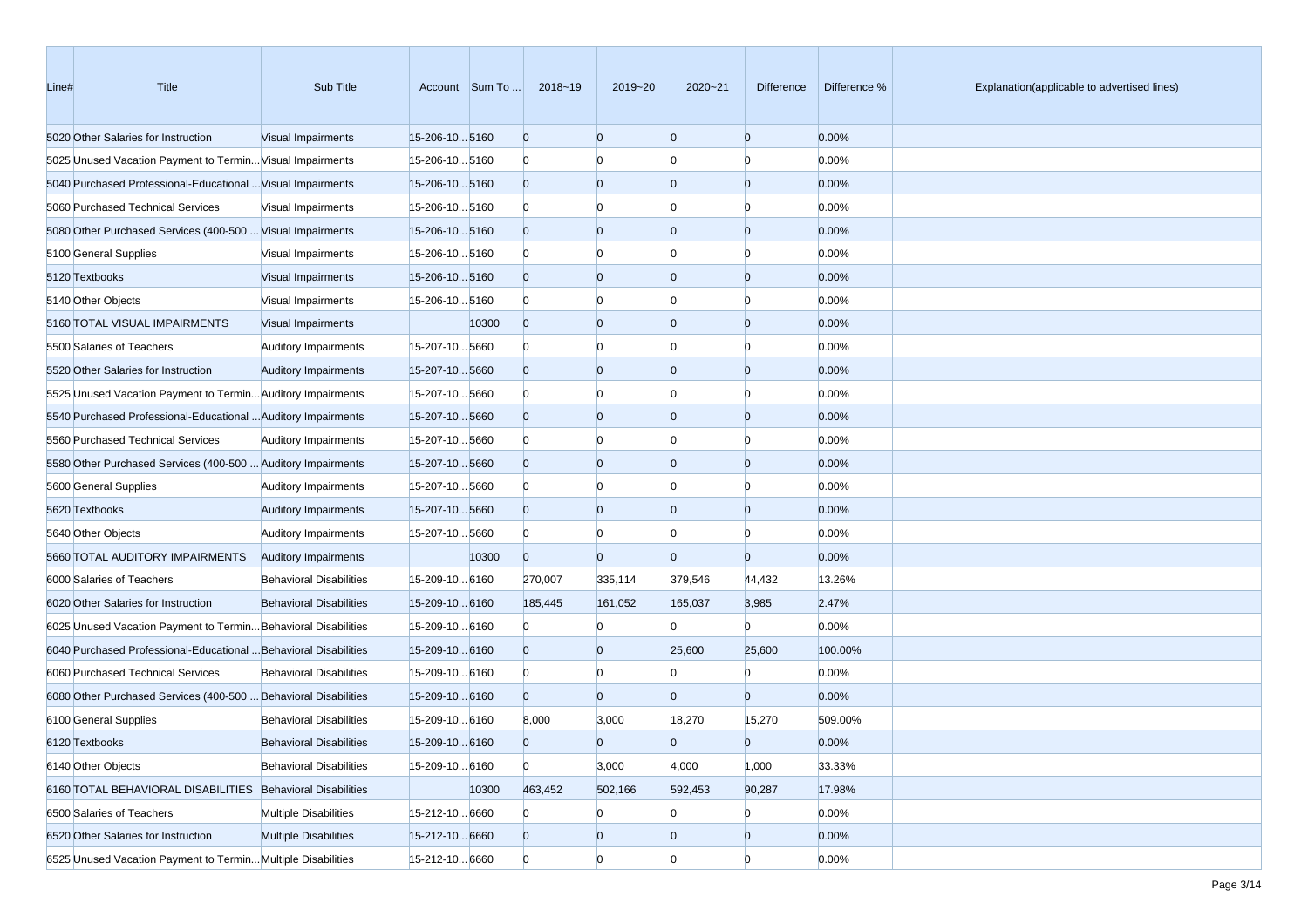| Line# | Title                                                                                 | Sub Title                                     |                | Account Sum To | 2018~19        | 2019~20        | 2020~21        | Difference     | Difference % | Explanation(applicable to advertised lines) |
|-------|---------------------------------------------------------------------------------------|-----------------------------------------------|----------------|----------------|----------------|----------------|----------------|----------------|--------------|---------------------------------------------|
|       | 6540 Purchased Professional-Educational  Multiple Disabilities                        |                                               | 15-212-10 6660 |                | $\overline{0}$ | $\overline{0}$ | $\overline{0}$ | $\overline{0}$ | 0.00%        |                                             |
|       | 6560 Purchased Technical Services                                                     | <b>Multiple Disabilities</b>                  | 15-212-10 6660 |                | $\bf{0}$       | $\Omega$       | $\Omega$       | $\Omega$       | 0.00%        |                                             |
|       | 6580 Other Purchased Services (400-500  Multiple Disabilities                         |                                               | 15-212-10 6660 |                | $\overline{0}$ | $\overline{0}$ | $\overline{0}$ | $\overline{0}$ | 0.00%        |                                             |
|       | 6600 General Supplies                                                                 | <b>Multiple Disabilities</b>                  | 15-212-10 6660 |                | $\mathbf{0}$   | $\Omega$       | $\Omega$       | $\Omega$       | 0.00%        |                                             |
|       | 6620 Textbooks                                                                        | <b>Multiple Disabilities</b>                  | 15-212-10 6660 |                | $\overline{0}$ | $\overline{0}$ | $\overline{0}$ | $\Omega$       | 0.00%        |                                             |
|       | 6640 Other Objects                                                                    | <b>Multiple Disabilities</b>                  | 15-212-10 6660 |                | $\mathbf{0}$   | $\Omega$       | $\Omega$       | n              | 0.00%        |                                             |
|       | 6660 TOTAL MULTIPLE DISABILITIES                                                      | <b>Multiple Disabilities</b>                  |                | 10300          | $\overline{0}$ | $\Omega$       | $\Omega$       | $\overline{0}$ | 0.00%        |                                             |
|       | 7000 Salaries of Teachers                                                             | Resource Room/Resource   15-213-10 7160       |                |                | 215,252        | 543,558        | 391,758        | $-151,800$     | $-27.93%$    |                                             |
|       | 7020 Other Salaries for Instruction                                                   | Resource Room/Resource    15-213-10 7160      |                |                | 1,951          | $\overline{0}$ | $\Omega$       | $\overline{0}$ | 0.00%        |                                             |
|       | 7025 Unused Vacation Payment to TerminResource Room/Resource  15-213-107160           |                                               |                |                | $\mathbf{0}$   | $\Omega$       | $\Omega$       | $\Omega$       | 0.00%        |                                             |
|       | 7040 Purchased Professional-Educational  Resource Room/Resource  15-213-10 7160       |                                               |                |                | $\overline{0}$ | $\overline{0}$ | $\overline{0}$ | $\overline{0}$ | 0.00%        |                                             |
|       | 7060 Purchased Technical Services                                                     | Resource Room/Resource   15-213-10 7160       |                |                | $\mathbf{0}$   | $\overline{0}$ | $\Omega$       | $\Omega$       | 0.00%        |                                             |
|       | 7080 Other Purchased Services (400-500  Resource Room/Resource  15-213-10 7160        |                                               |                |                | $\overline{0}$ | $\Omega$       | $\Omega$       | $\Omega$       | 0.00%        |                                             |
|       | 7100 General Supplies                                                                 | Resource Room/Resource   15-213-10 7160       |                |                | 2,500          | 5,000          | 8,500          | 3,500          | 70.00%       |                                             |
|       | 7120 Textbooks                                                                        | Resource Room/Resource   15-213-10 7160       |                |                | $\overline{0}$ | $\Omega$       | $\overline{0}$ | $\overline{0}$ | 0.00%        |                                             |
|       | 7140 Other Objects                                                                    | Resource Room/Resource   15-213-10 7160       |                |                | $\Omega$       | 3,000          | $\Omega$       | $-3,000$       | -100.00%     |                                             |
|       | 7160 TOTAL RESOURCE ROOM/RESOU Resource Room/Resource                                 |                                               |                | 10300          | 219,703        | 551,558        | 400,258        | $-151,300$     | $-27.43%$    |                                             |
|       | 7500 Salaries of Teachers                                                             | Autism                                        | 15-214-107660  |                | $\mathbf{0}$   | $\Omega$       | $\Omega$       | $\bf{0}$       | 0.00%        |                                             |
|       | 7520 Other Salaries for Instruction                                                   | Autism                                        | 15-214-107660  |                | $\overline{0}$ | $\overline{0}$ | $\overline{0}$ | $\overline{0}$ | 0.00%        |                                             |
|       | 7525 Unused Vacation Payment to Termin Autism                                         |                                               | 15-214-107660  |                | $\Omega$       | $\overline{0}$ | $\Omega$       | $\Omega$       | 0.00%        |                                             |
|       | 7540 Purchased Professional-Educational  Autism                                       |                                               | 15-214-107660  |                | $\overline{0}$ | $\overline{0}$ | $\overline{0}$ | $\Omega$       | 0.00%        |                                             |
|       | 7560 Purchased Technical Services                                                     | Autism                                        | 15-214-107660  |                | $\mathbf{0}$   | $\Omega$       | $\Omega$       | n              | 0.00%        |                                             |
|       | 7580 Other Purchased Services (400-500  Autism                                        |                                               | 15-214-107660  |                | $\overline{0}$ | $\overline{0}$ | $\overline{0}$ | $\Omega$       | 0.00%        |                                             |
|       | 7600 General Supplies                                                                 | Autism                                        | 15-214-107660  |                | $\Omega$       | $\Omega$       | $\Omega$       | n              | 0.00%        |                                             |
|       | 7620 Textbooks                                                                        | Autism                                        | 15-214-107660  |                | $\overline{0}$ | $\overline{0}$ | $\overline{0}$ | $\Omega$       | 0.00%        |                                             |
|       | 7640 Other Objects                                                                    | Autism                                        | 15-214-107660  |                | $\Omega$       |                | $\Omega$       |                | 0.00%        |                                             |
|       | 7660 TOTAL AUTISM                                                                     | Autism                                        |                | 10300          | $\Omega$       | $\Omega$       | $\Omega$       |                | 0.00%        |                                             |
|       | 8000 Salaries of Teachers                                                             | Preschool Disabilities Part Ti 15-215-10 8140 |                |                | $\mathbf{0}$   | $\overline{0}$ | $\overline{0}$ | $\overline{0}$ | 0.00%        |                                             |
|       | 8020 Other Salaries for Instruction                                                   | Preschool Disabilities Part Ti 15-215-10 8140 |                |                | $\mathbf{0}$   | $\overline{0}$ | $\overline{0}$ | $\overline{0}$ | 0.00%        |                                             |
|       | 8025 Unused Vacation Payment to Termin Preschool Disabilities Part Ti 15-215-10 8140  |                                               |                |                | $\mathbf{0}$   | $\bf{0}$       | $\bf{0}$       | n              | 0.00%        |                                             |
|       | 8040 Purchased Professional-Educational  Preschool Disabilities Part Ti15-215-10 8140 |                                               |                |                | $\overline{0}$ | $\mathbf{0}$   | $\mathbf{0}$   | $\overline{0}$ | 0.00%        |                                             |
|       | 8060 Purchased Technical Services                                                     | Preschool Disabilities Part Ti 15-215-10 8140 |                |                | $\mathbf{0}$   | $\overline{0}$ | $\Omega$       | $\Omega$       | 0.00%        |                                             |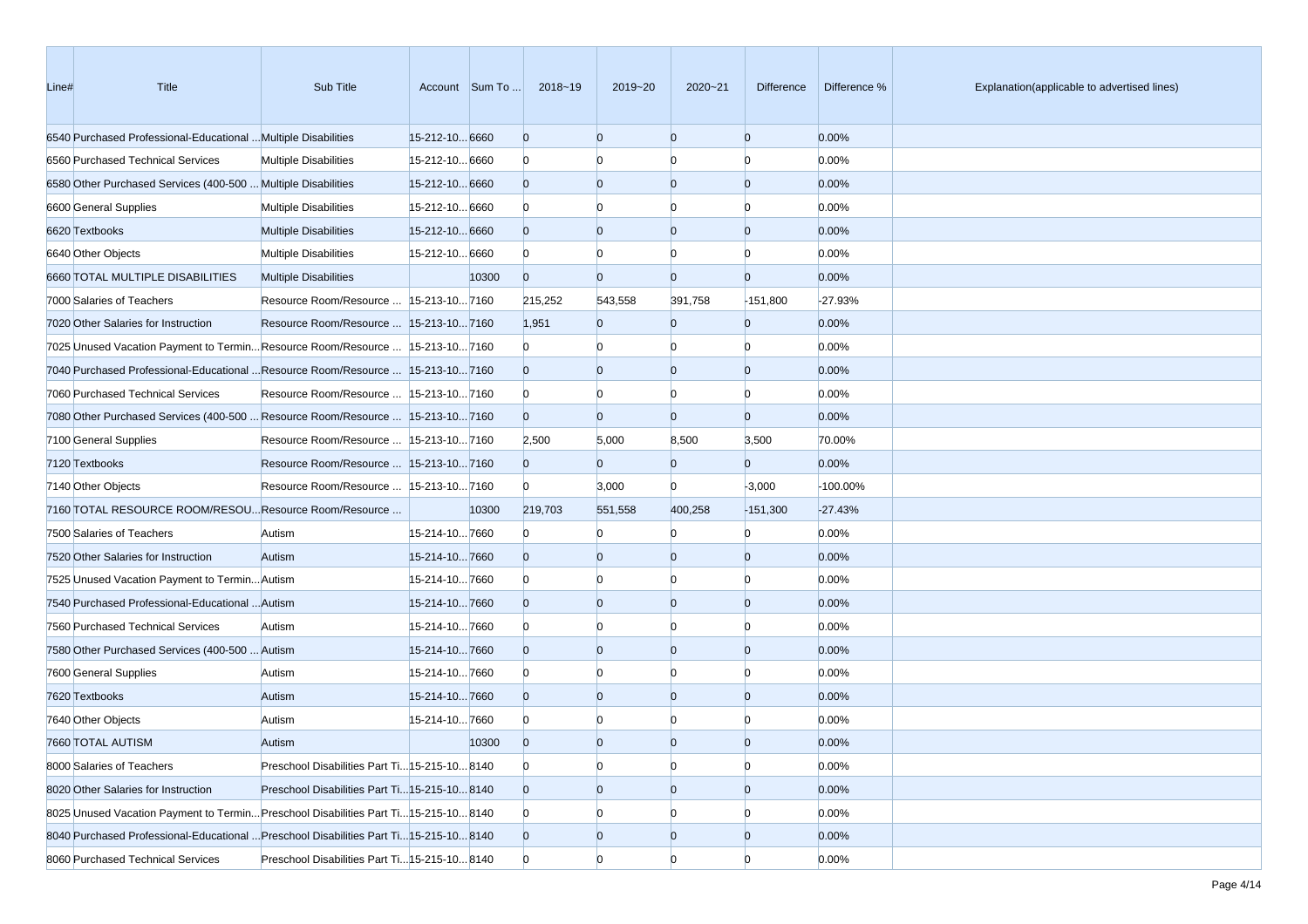| Line# | Title                                                                                  | Sub Title                                     |                 | Account Sum To | 2018~19        | 2019~20        | 2020~21        | Difference     | Difference % | Explanation(applicable to advertised lines) |
|-------|----------------------------------------------------------------------------------------|-----------------------------------------------|-----------------|----------------|----------------|----------------|----------------|----------------|--------------|---------------------------------------------|
|       | 8080 Other Purchased Services (400-500  Preschool Disabilities Part Ti15-215-10 8140   |                                               |                 |                | $\mathbf{0}$   | $\overline{0}$ | $\overline{0}$ | $\mathbf{0}$   | 0.00%        |                                             |
|       | 8100 General Supplies                                                                  | Preschool Disabilities Part Ti 15-215-10 8140 |                 |                | $\mathbf{0}$   | n              |                | n              | 0.00%        |                                             |
|       | 8120 Other Objects                                                                     | Preschool Disabilities Part Ti 15-215-10 8140 |                 |                | $\overline{0}$ | $\overline{0}$ | $\overline{0}$ | $\mathbf{0}$   | 0.00%        |                                             |
|       | 8140 TOTAL PRESCHOOL DISABILITIES Preschool Disabilities Part Ti                       |                                               |                 | 10300          | $\mathbf{0}$   | $\Omega$       | n              | n              | 0.00%        |                                             |
|       | 8500 Salaries of Teachers                                                              | Preschool Disabilities Full Ti 15-216-10 8640 |                 |                | $\mathbf{0}$   | $\overline{0}$ | $\overline{0}$ | $\mathbf{0}$   | 0.00%        |                                             |
|       | 8520 Other Salaries for Instruction                                                    | Preschool Disabilities Full Ti 15-216-10 8640 |                 |                | $\mathbf{0}$   | $\Omega$       | $\Omega$       | $\Omega$       | 0.00%        |                                             |
|       | 8525 Unused Vacation Payment to Termin Preschool Disabilities Full Ti 15-216-10 8640   |                                               |                 |                | $\overline{0}$ | $\overline{0}$ | $\overline{0}$ | $\mathbf{0}$   | 0.00%        |                                             |
|       | 8640 Purchased Professional-Educational  Preschool Disabilities Full Ti 15-216-10 8640 |                                               |                 |                | $\bf{0}$       | n              | n              | n              | 0.00%        |                                             |
|       | 8560 Purchased Technical Services                                                      | Preschool Disabilities Full Ti 15-216-10 8640 |                 |                | $\overline{0}$ | $\overline{0}$ | $\overline{0}$ | $\mathbf{0}$   | 0.00%        |                                             |
|       | 8680 Other Purchased Services (400-500  Preschool Disabilities Full Ti 15-216-10 8640  |                                               |                 |                | $\mathbf{0}$   | n              |                | n              | 0.00%        |                                             |
|       | 8600 General Supplies                                                                  | Preschool Disabilities Full Ti 15-216-10 8640 |                 |                | $\overline{0}$ | $\overline{0}$ | $\overline{0}$ | $\mathbf{0}$   | 0.00%        |                                             |
|       | 8620 Other Objects                                                                     | Preschool Disabilities Full Ti 15-216-10 8640 |                 |                | $\bf{0}$       | $\Omega$       | n              | n              | 0.00%        |                                             |
|       | 8640 TOTAL PRESCHOOL DISABILITIES Preschool Disabilities Full Ti                       |                                               |                 | 10300          | $\mathbf{0}$   | $\overline{0}$ | $\overline{0}$ | $\mathbf{0}$   | 0.00%        |                                             |
|       | 10 Salaries of Teachers                                                                | Cognitive - Severe                            | 15-222-10 10150 |                | $\bf{0}$       | $\Omega$       | $\Omega$       | n              | 0.00%        |                                             |
|       | 10 Other Salaries for Instruction                                                      | Cognitive - Severe                            | 15-222-1010150  |                | $\overline{0}$ | $\overline{0}$ | $\overline{0}$ | $\mathbf{0}$   | 0.00%        |                                             |
|       | 10 Unused Vacation Payment to Termin Cognitive - Severe                                |                                               | 15-222-10 10150 |                | $\bf{0}$       | n              | n              | n              | 0.00%        |                                             |
|       | 10 Purchased Professional-Educational  Cognitive - Severe                              |                                               | 15-222-10 10150 |                | $\overline{0}$ | $\overline{0}$ | $\overline{0}$ | $\mathbf{0}$   | 0.00%        |                                             |
|       | 10 Purchased Technical Services                                                        | Cognitive - Severe                            | 15-222-10 10150 |                | $\bf{0}$       | n              |                | n              | 0.00%        |                                             |
|       | 10 Other Purchased Services (400-500  Cognitive - Severe                               |                                               | 15-222-10 10150 |                | $\overline{0}$ | $\overline{0}$ | $\overline{0}$ | $\mathbf{0}$   | 0.00%        |                                             |
|       | 10 General Supplies                                                                    | Cognitive - Severe                            | 15-222-10 10150 |                | $\bf{0}$       | $\Omega$       | n              | $\Omega$       | 0.00%        |                                             |
|       | 10 Textbooks                                                                           | Cognitive - Severe                            | 15-222-10 10150 |                | $\overline{0}$ | $\overline{0}$ | $\overline{0}$ | $\mathbf{0}$   | 0.00%        |                                             |
|       | 10 Other Objects                                                                       | Cognitive - Severe                            | 15-222-10 10150 |                | $\bf{0}$       | $\Omega$       |                | $\Omega$       | 0.00%        |                                             |
|       | 10 TOTAL COGNITIVE - SEVERE                                                            | <b>Cognitive Severe</b>                       |                 | 10300          | $\overline{0}$ | $\overline{0}$ | $\Omega$       | $\mathbf{0}$   | 0.00%        |                                             |
|       | 10 TOTAL SPECIAL EDUCATION - IN                                                        |                                               |                 | 72260          | 882,193        | 1,213,592      | 1,169,594      | $-43,998$      | $-3.63%$     |                                             |
|       | 11 Salaries of Teachers                                                                | <b>Basic Skills/Remedial</b>                  | 15-230-10 11160 |                | $\Omega$       | $\Omega$       | $\Omega$       | $\overline{0}$ | 0.00%        |                                             |
|       | 11 Other Salaries for Instruction                                                      | <b>Basic Skills/Remedial</b>                  | 15-230-10 11160 |                | $\bf{0}$       | n              |                | n              | 0.00%        |                                             |
|       | 11 Unused Vacation Payment to Termin Basic Skills/Remedial                             |                                               | 15-230-10 11160 |                | $\Omega$       | $\Omega$       | $\Omega$       | $\Omega$       | 0.00%        |                                             |
|       | 11 Purchased Professional-Educational  Basic Skills/Remedial                           |                                               | 15-230-10 11160 |                | $\overline{0}$ | $\overline{0}$ | $\overline{0}$ | $\overline{0}$ | 0.00%        |                                             |
|       | 11 Purchased Technical Services                                                        | <b>Basic Skills/Remedial</b>                  | 15-230-10 11160 |                | $\overline{0}$ | $\mathbf{0}$   | $\overline{0}$ | $\overline{0}$ | 0.00%        |                                             |
|       | 11 Other Purchased Services (400-500  Basic Skills/Remedial                            |                                               | 15-230-10 11160 |                | $\bf{0}$       | $\overline{0}$ |                | $\Omega$       | 0.00%        |                                             |
|       | 11 General Supplies                                                                    | <b>Basic Skills/Remedial</b>                  | 15-230-10 11160 |                | $\overline{0}$ | $\mathbf{0}$   | $\mathbf{0}$   | $\overline{0}$ | 0.00%        |                                             |
|       | 11 Textbooks                                                                           | <b>Basic Skills/Remedial</b>                  | 15-230-10 11160 |                | $\overline{0}$ | $\overline{0}$ | $\Omega$       | $\Omega$       | 0.00%        |                                             |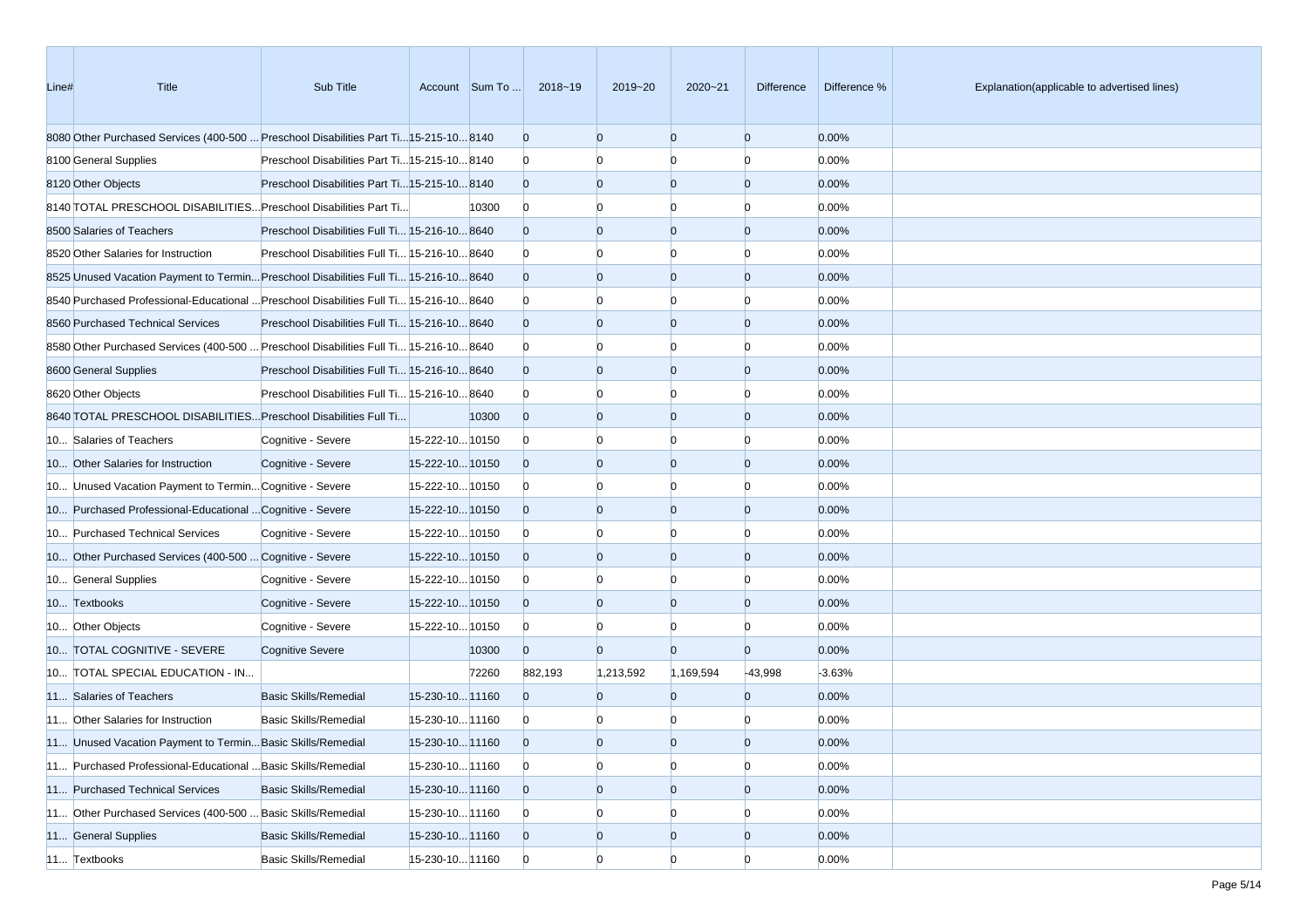| Line# | <b>Title</b>                                                                      | Sub Title                                  |                 | Account Sum To | 2018~19        | 2019~20        | 2020~21        | <b>Difference</b> | Difference % | Explanation(applicable to advertised lines) |
|-------|-----------------------------------------------------------------------------------|--------------------------------------------|-----------------|----------------|----------------|----------------|----------------|-------------------|--------------|---------------------------------------------|
|       | 11 Other Objects                                                                  | <b>Basic Skills/Remedial</b>               | 15-230-10 11160 |                | $\overline{0}$ | $\overline{0}$ | $\overline{0}$ | $\overline{0}$    | 0.00%        |                                             |
|       | 11 TOTAL BASIC SKILLS/REMEDIAL - Basic Skills/Remedial                            |                                            |                 | 72260          | $\overline{0}$ | $\Omega$       | $\Omega$       | $\Omega$          | 0.00%        |                                             |
|       | 12 Salaries of Teachers                                                           | <b>Bilingual Education</b>                 | 15-240-10 12160 |                | 55,554         | 58,195         | 59,835         | 1,640             | 2.82%        |                                             |
|       | 12 Other Salaries for Instruction                                                 | <b>Bilingual Education</b>                 | 15-240-10 12160 |                | $\overline{0}$ |                | $\Omega$       | $\Omega$          | 0.00%        |                                             |
|       | 12 Unused Vacation Payment to Termin Bilingual Education                          |                                            | 15-240-10 12160 |                | $\overline{0}$ | $\Omega$       | $\overline{0}$ | $\overline{0}$    | 0.00%        |                                             |
|       | 12 Purchased Professional-Educational  Bilingual Education                        |                                            | 15-240-10 12160 |                | $\overline{0}$ |                | $\Omega$       | $\Omega$          | 0.00%        |                                             |
|       | 12 Purchased Technical Services                                                   | <b>Bilingual Education</b>                 | 15-240-10 12160 |                | $\overline{0}$ | $\Omega$       | $\overline{0}$ | $\overline{0}$    | 0.00%        |                                             |
|       | 12 Other Purchased Services (400-500  Bilingual Education                         |                                            | 15-240-10 12160 |                | $\overline{0}$ |                | $\Omega$       | $\Omega$          | 0.00%        |                                             |
|       | 12 General Supplies                                                               | <b>Bilingual Education</b>                 | 15-240-10 12160 |                | $\overline{0}$ | $\Omega$       | 2,000          | 2,000             | 100.00%      |                                             |
|       | 12 Textbooks                                                                      | <b>Bilingual Education</b>                 | 15-240-10 12160 |                | $\overline{0}$ |                |                | $\Omega$          | 0.00%        |                                             |
|       | 12 Other Objects                                                                  | <b>Bilingual Education</b>                 | 15-240-10 12160 |                | $\overline{0}$ | $\Omega$       | $\overline{0}$ | $\overline{0}$    | 0.00%        |                                             |
|       | 12 TOTAL BILINGUAL EDUCATION - I Bilingual Education                              |                                            |                 | 72260          | 55,554         | 58,195         | 61,835         | 3,640             | 6.25%        |                                             |
|       | 13 Salaries of Teachers                                                           | Vocational Programs-Local I 15-3XX-1 13160 |                 |                | $\overline{0}$ | $\Omega$       | $\overline{0}$ | $\overline{0}$    | 0.00%        |                                             |
|       | 13 Other Salaries for Instruction                                                 | Vocational Programs-Local I 15-3XX-1 13160 |                 |                | $\overline{0}$ | $\Omega$       | $\Omega$       | $\Omega$          | 0.00%        |                                             |
|       | 13 Unused Vacation Payment to TerminVocational Programs-Local I 15-3XX-1 13160    |                                            |                 |                | $\overline{0}$ | $\Omega$       | $\overline{0}$ | $\overline{0}$    | 0.00%        |                                             |
|       | 13 Purchased Professional-Educational  Vocational Programs-Local I 15-3XX-1 13160 |                                            |                 |                | $\overline{0}$ |                |                | $\Omega$          | 0.00%        |                                             |
|       | 13 Purchased Technical Services                                                   | Vocational Programs-Local I 15-3XX-1 13160 |                 |                | $\overline{0}$ | $\Omega$       | $\overline{0}$ | $\overline{0}$    | 0.00%        |                                             |
|       | 13 Other Purchased Services (400-500  Vocational Programs-Local I 15-3XX-1 13160  |                                            |                 |                | $\overline{0}$ |                | $\Omega$       | $\Omega$          | 0.00%        |                                             |
|       | 13 General Supplies                                                               | Vocational Programs-Local I 15-3XX-1 13160 |                 |                | $\overline{0}$ | $\Omega$       | $\overline{0}$ | $\overline{0}$    | 0.00%        |                                             |
|       | 13 Textbooks                                                                      | Vocational Programs-Local I 15-3XX-1 13160 |                 |                | $\overline{0}$ | $\Omega$       | $\Omega$       | $\Omega$          | 0.00%        |                                             |
|       | 13 Other Objects                                                                  | Vocational Programs-Local I 15-3XX-1 13160 |                 |                | $\overline{0}$ | $\Omega$       | $\overline{0}$ | $\overline{0}$    | 0.00%        |                                             |
|       | 13 TOTAL VOCATIONAL PROGRAMS  Vocational Programs-Local I 15-3XX-1 72260          |                                            |                 |                | $\overline{0}$ |                | $\Omega$       | n                 | 0.00%        |                                             |
|       | 17 Salaries                                                                       | SCHOOL-SPON. CO/EXTR 15-401-10 17100       |                 |                | $\overline{0}$ | 19,715         | 23,800         | 4,085             | 20.72%       |                                             |
|       | 17 Unused Vacation Payment to TerminSCHOOL-SPON. CO/EXTR 15-401-10 17100          |                                            |                 |                | $\overline{0}$ |                | $\Omega$       | $\Omega$          | 0.00%        |                                             |
|       | 17 Purchased Services (300-500 series) SCHOOL-SPON. CO/EXTR 15-401-10 17100       |                                            |                 |                | $\overline{0}$ | $\Omega$       | $\overline{0}$ | $\overline{0}$    | 0.00%        |                                             |
|       | 17 Supplies and Materials                                                         | SCHOOL-SPON. CO/EXTR 15-401-10 17100       |                 |                | $\overline{0}$ |                | 5,500          | 5,500             | 100.00%      |                                             |
|       | 17 Other Objects                                                                  | SCHOOL-SPON. CO/EXTR 15-401-10 17100       |                 |                | $\Omega$       | $\Omega$       | $\Omega$       | $\overline{0}$    | 0.00%        |                                             |
|       | 17 TOTAL SCHOOL-SPON. CO/EXTR SCHOOL-SPON. CO/EXTR 15-401-10 72260                |                                            |                 |                | $\overline{0}$ | 19,715         | 29,300         | 9,585             | 48.62%       |                                             |
|       | 17 Salaries                                                                       | SCHOOL-SPONSORED AT 15-402-10 17600        |                 |                | $\overline{0}$ | 13,585         | 17,000         | 3,415             | 25.14%       |                                             |
|       | 17 Unused Vacation Payment to TerminSCHOOL-SPONSORED AT 15-402-10 17600           |                                            |                 |                | $\overline{0}$ | $\Omega$       | $\overline{0}$ | $\overline{0}$    | 0.00%        |                                             |
|       | 17 Purchased Services (300-500 series) SCHOOL-SPONSORED AT 15-402-10 17600        |                                            |                 |                | $\overline{0}$ | $\mathbf{0}$   | $\overline{0}$ | $\overline{0}$    | 0.00%        |                                             |
|       | 17 Supplies and Materials                                                         | SCHOOL-SPONSORED AT 15-402-10 17600        |                 |                | $\overline{0}$ | 5,000          | 6,000          | 1,000             | 20.00%       |                                             |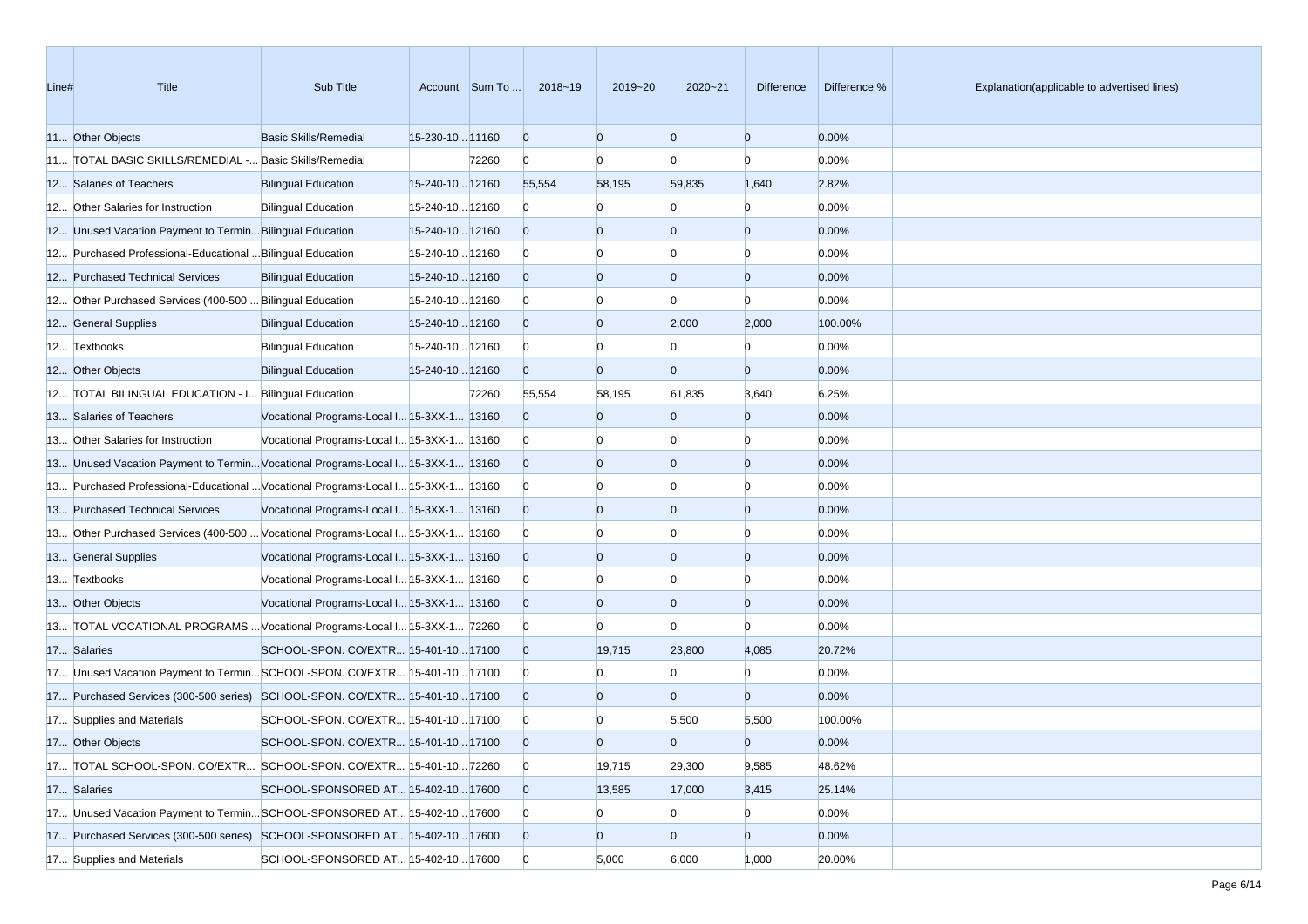| Line# | Title                                                                        | Sub Title                             | Account Sum To | 2018~19        | 2019~20        | 2020~21        | Difference     | Difference % | Explanation(applicable to advertised lines) |
|-------|------------------------------------------------------------------------------|---------------------------------------|----------------|----------------|----------------|----------------|----------------|--------------|---------------------------------------------|
|       | 17 Other Objects                                                             | SCHOOL-SPONSORED AT 15-402-10 17600   |                | $\overline{0}$ | $\overline{0}$ | $\overline{0}$ | $\mathbf{0}$   | 0.00%        |                                             |
|       | 17 TOTAL SCHOOL-SPONSORED AT SCHOOL-SPONSORED AT 15-402-10 72260             |                                       |                | $\mathbf{0}$   | 18,585         | 23,000         | 4,415          | 23.76%       |                                             |
|       | 19 Salaries of Teachers                                                      | BEFORE/AFTER SCHOOL  15-421-10 19160  |                | $\overline{0}$ | 4,000          | $\overline{0}$ | $-4,000$       | $-100.00\%$  |                                             |
|       | 19 Other Salaries of Instruction                                             | BEFORE/AFTER SCHOOL  15-421-10 19160  |                | 2,110          | 8,100          | $\Omega$       | $-8,100$       | -100.00%     |                                             |
|       | 19 Salaries of Teacher Tutors                                                | BEFORE/AFTER SCHOOL  15-421-10 19160  |                | $\overline{0}$ | $\Omega$       | $\Omega$       | $\mathbf{0}$   | 0.00%        |                                             |
|       | 19 Salaries of Reading Specialists                                           | BEFORE/AFTER SCHOOL  15-421-10 19160  |                | $\overline{0}$ | $\Omega$       |                | $\Omega$       | 0.00%        |                                             |
|       | 19 Unused Vacation Payment to TerminBEFORE/AFTER SCHOOL  15-421-10 19160     |                                       |                | $\overline{0}$ | $\overline{0}$ | $\overline{0}$ | $\mathbf{0}$   | 0.00%        |                                             |
|       | 19 Purchased Professional & Technical  BEFORE/AFTER SCHOOL  15-421-10 19160  |                                       |                | $\overline{0}$ |                |                | $\Omega$       | 0.00%        |                                             |
|       | 19 Other Purchased Services (400-500  BEFORE/AFTER SCHOOL  15-421-10 19160   |                                       |                | $\overline{0}$ | $\mathbf{0}$   | $\overline{0}$ | $\mathbf{0}$   | 0.00%        |                                             |
|       | 19 Supplies & Materials                                                      | BEFORE/AFTER SCHOOL  15-421-10 19160  |                | $\overline{0}$ | $\Omega$       | $\Omega$       | $\Omega$       | 0.00%        |                                             |
|       | 19 Other Objects                                                             | BEFORE/AFTER SCHOOL  15-421-10 19160  |                | $\overline{0}$ | $\overline{0}$ | $\overline{0}$ | $\mathbf{0}$   | 0.00%        |                                             |
|       | 19 TOTAL BEFORE/AFTER SCHOOL  BEFORE/AFTER SCHOOL                            |                                       | 19620          | 2,110          | 12,100         | $\Omega$       | $-12,100$      | $-100.00%$   |                                             |
|       | 19 Salaries                                                                  | BEFORE/AFTER SCHOOL  15-421-20 19600  |                | $\Omega$       | $\Omega$       | $\Omega$       | $\mathbf{0}$   | 0.00%        |                                             |
|       | 19 Unused Vacation Payment to TerminBEFORE/AFTER SCHOOL  15-421-2019600      |                                       |                | $\overline{0}$ | $\Omega$       |                | $\Omega$       | 0.00%        |                                             |
|       | 19 Purchased Professional and Technic BEFORE/AFTER SCHOOL  15-421-20 19600   |                                       |                | $\overline{0}$ | $\overline{0}$ | $\Omega$       | $\mathbf{0}$   | 0.00%        |                                             |
|       | 19 Purchased Services (400-500 series) BEFORE/AFTER SCHOOL  15-421-20 19600  |                                       |                | $\overline{0}$ |                |                | $\Omega$       | 0.00%        |                                             |
|       | 19 Supplies and Materials                                                    | BEFORE/AFTER SCHOOL  15-421-20 19600  |                | $\overline{0}$ | $\overline{0}$ | $\Omega$       | $\mathbf{0}$   | 0.00%        |                                             |
|       | 19 Other Objects                                                             | BEFORE/AFTER SCHOOL  15-421-20 19600  |                | $\mathbf{0}$   | $\Omega$       | $\Omega$       | $\Omega$       | 0.00%        |                                             |
|       | 19 TOTAL BEFORE/AFTER SCHOOL  BEFORE/AFTER SCHOOL                            |                                       | 19620          | $\overline{0}$ | $\Omega$       | $\overline{0}$ | $\mathbf{0}$   | 0.00%        |                                             |
|       | 19 TOTAL BEFORE/AFTER SCHOOL                                                 |                                       | 72260          | 2,110          | 12,100         | $\Omega$       | $-12,100$      | $-100.00%$   |                                             |
|       | 20 Salaries of Teachers                                                      | SUMMER SCHOOL - INST 15-422-10 20180  |                | $\Omega$       | $\Omega$       | $\Omega$       | $\mathbf{0}$   | 0.00%        |                                             |
|       | 20 Other Salaries of Instruction                                             | SUMMER SCHOOL - INST  15-422-10 20180 |                | $\overline{0}$ | $\Omega$       |                | $\Omega$       | 0.00%        |                                             |
|       | 20 Salaries of Teacher Tutors                                                | SUMMER SCHOOL - INST 15-422-10 20180  |                | $\overline{0}$ | $\overline{0}$ | $\Omega$       | $\mathbf{0}$   | 0.00%        |                                             |
|       | 20 Salaries of Reading Specialists                                           | SUMMER SCHOOL - INST 15-422-10 20180  |                | $\overline{0}$ |                | $\Omega$       | $\Omega$       | 0.00%        |                                             |
|       | 20 Unused Vacation Payment to TerminSUMMER SCHOOL - INST 15-422-1020180      |                                       |                | $\overline{0}$ | $\overline{0}$ | $\overline{0}$ | $\mathbf{0}$   | 0.00%        |                                             |
|       | 20 Purchased Professional & Technical  SUMMER SCHOOL - INST  15-422-10 20180 |                                       |                | $\mathbf{0}$   |                |                | $\Omega$       | 0.00%        |                                             |
|       | 20 Other Purchased Services (400-500  SUMMER SCHOOL - INST 15-422-10 20180   |                                       |                | $\overline{0}$ | $\Omega$       | $\Omega$       | $\Omega$       | 0.00%        |                                             |
|       | 20 General Supplies                                                          | SUMMER SCHOOL - INST 15-422-10 20180  |                | $\overline{0}$ | $\overline{0}$ | $\Omega$       | $\overline{0}$ | 0.00%        |                                             |
|       | 20 Textbooks                                                                 | SUMMER SCHOOL - INST 15-422-10 20180  |                | $\overline{0}$ | $\overline{0}$ | $\overline{0}$ | $\overline{0}$ | 0.00%        |                                             |
|       | 20 Other Objects                                                             | SUMMER SCHOOL - INST  15-422-10 20180 |                | $\mathbf{0}$   | $\overline{0}$ | $\Omega$       | $\Omega$       | 0.00%        |                                             |
|       | 20 TOTAL SUMMER SCHOOL - INSTR                                               |                                       | 20620          | $\overline{0}$ | $\mathbf{0}$   | $\overline{0}$ | $\overline{0}$ | 0.00%        |                                             |
|       | 20 Salaries                                                                  | SUMMER SCHOOL - SUPP 15-422-20 20600  |                | $\overline{0}$ | $\overline{0}$ | $\Omega$       | $\Omega$       | 0.00%        |                                             |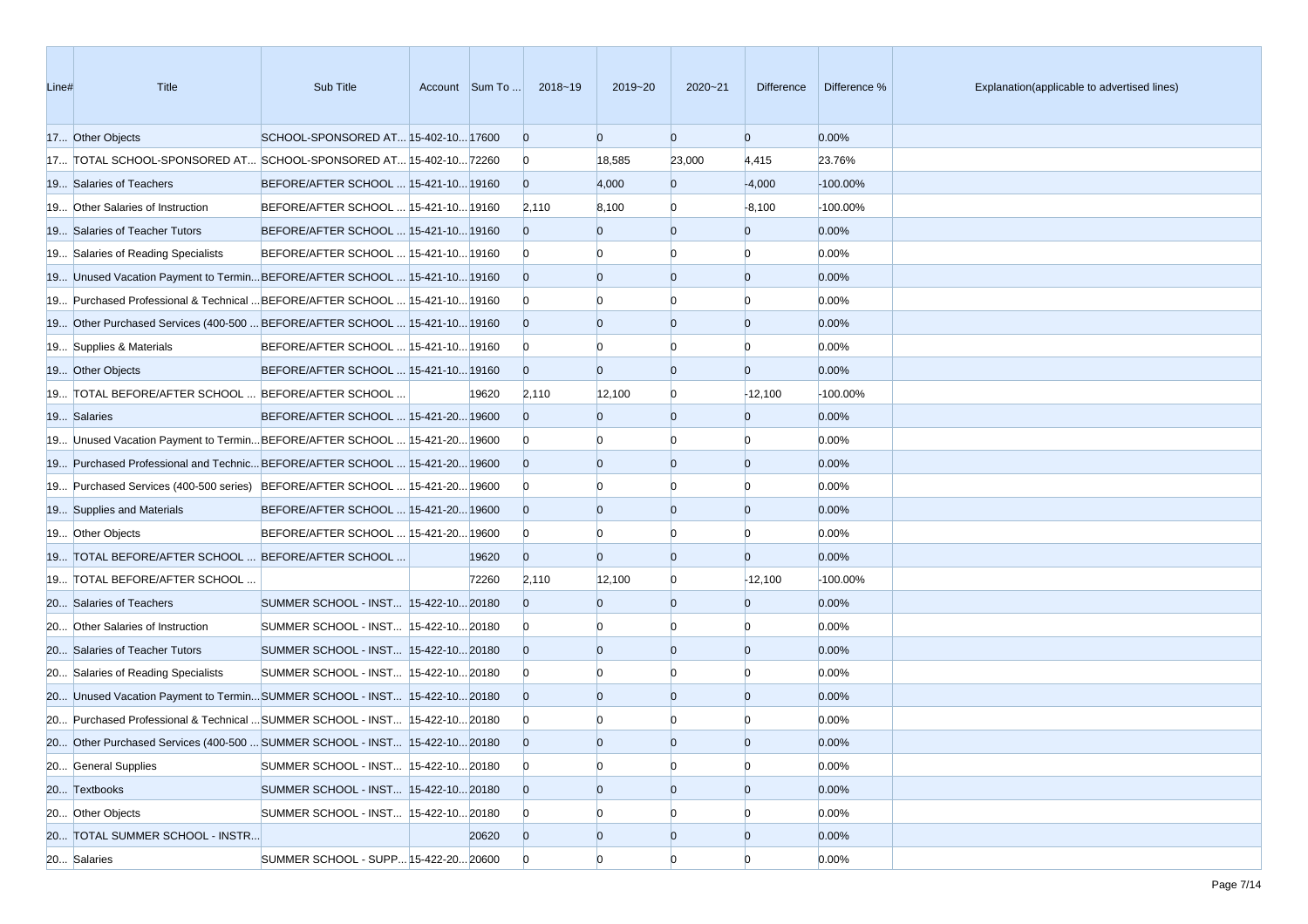| Line# | Title                                                                         | Sub Title                              | Account Sum To | 2018~19        | 2019~20        | $2020 - 21$    | <b>Difference</b> | Difference % | Explanation(applicable to advertised lines) |
|-------|-------------------------------------------------------------------------------|----------------------------------------|----------------|----------------|----------------|----------------|-------------------|--------------|---------------------------------------------|
|       | 20 Unused Vacation Payment to TerminSUMMER SCHOOL - SUPP 15-422-20 20600      |                                        |                | $\overline{0}$ | $\overline{0}$ | $\overline{0}$ | $\overline{0}$    | 0.00%        |                                             |
|       | 20 Purchased Professional and Technic SUMMER SCHOOL - SUPP 15-422-20 20600    |                                        |                | $\overline{0}$ | n              | n              | $\Omega$          | 0.00%        |                                             |
|       | 20 Purchased Services (400-500 series) SUMMER SCHOOL - SUPP 15-422-20 20600   |                                        |                | $\Omega$       | $\overline{0}$ | $\overline{0}$ | $\overline{0}$    | 0.00%        |                                             |
|       | 20 Supplies and Materials                                                     | SUMMER SCHOOL - SUPP 15-422-20 20600   |                | $\overline{0}$ |                |                | n                 | 0.00%        |                                             |
|       | 20 Other Objects                                                              | SUMMER SCHOOL - SUPP 15-422-20 20600   |                | $\Omega$       | $\Omega$       | $\Omega$       | $\overline{0}$    | 0.00%        |                                             |
|       | 20 TOTAL SUMMER SCHOOL - SUPP SUMMER SCHOOL - SUPP                            |                                        | 20620          | $\overline{0}$ | $\Omega$       | $\Omega$       | $\Omega$          | 0.00%        |                                             |
|       | 20 TOTAL SUMMER SCHOOL                                                        |                                        | 72260          | $\Omega$       | $\overline{0}$ | $\overline{0}$ | $\overline{0}$    | 0.00%        |                                             |
|       | 21 Salaries of Teachers                                                       | INSTRUCTIONAL ALT ED   15-423-10 21180 |                | $\Omega$       |                | n              | n                 | 0.00%        |                                             |
|       | 21 Other Salaries of Instruction                                              | INSTRUCTIONAL ALT ED  15-423-10 21180  |                | $\Omega$       | $\Omega$       | $\overline{0}$ | $\overline{0}$    | 0.00%        |                                             |
|       | 21 Salaries of Teacher Tutors                                                 | INSTRUCTIONAL ALT ED  15-423-10 21180  |                | $\overline{0}$ |                | n              | $\Omega$          | 0.00%        |                                             |
|       | 21 Salaries of Reading Specialists                                            | INSTRUCTIONAL ALT ED  15-423-10 21180  |                | $\Omega$       | $\Omega$       | $\Omega$       | $\overline{0}$    | 0.00%        |                                             |
|       | 21 Unused Vacation Payment to Termin INSTRUCTIONAL ALT ED  15-423-10 21180    |                                        |                | $\overline{0}$ |                | n              | n                 | 0.00%        |                                             |
|       | 21 Purchased Professional & Technical  INSTRUCTIONAL ALT ED   15-423-10 21180 |                                        |                | $\overline{0}$ | $\Omega$       | $\Omega$       | $\overline{0}$    | 0.00%        |                                             |
|       | 21 Other Purchased Services (400-500  INSTRUCTIONAL ALT ED   15-423-10 21180  |                                        |                | $\overline{0}$ | n              | n              | $\Omega$          | 0.00%        |                                             |
|       | 21 General Supplies                                                           | INSTRUCTIONAL ALT ED  15-423-10 21180  |                | $\Omega$       | $\overline{0}$ | $\Omega$       | $\overline{0}$    | 0.00%        |                                             |
|       | 21 Textbooks                                                                  | INSTRUCTIONAL ALT ED  15-423-10 21180  |                | $\overline{0}$ |                |                | n                 | 0.00%        |                                             |
|       | 21 Other Objects                                                              | INSTRUCTIONAL ALT ED  15-423-10 21180  |                | $\Omega$       | $\Omega$       | $\Omega$       | $\overline{0}$    | 0.00%        |                                             |
|       | 21 TOTAL INSTRUCTIONAL ALT ED P INSTRUCTIONAL ALTERN                          |                                        | 21620          | $\bf{0}$       | $\Omega$       | n              | $\Omega$          | 0.00%        |                                             |
|       | 21 Salaries                                                                   | INSTRUCTIONAL ALTERN 15-423-20 21600   |                | $\Omega$       | $\overline{0}$ | $\overline{0}$ | $\overline{0}$    | 0.00%        |                                             |
|       | 21 Unused Vacation Payment to Termin INSTRUCTIONAL ALTERN 15-423-20 21600     |                                        |                | $\overline{0}$ | n              | n              | 0                 | 0.00%        |                                             |
|       | 21 Purchased Professional and Technic INSTRUCTIONAL ALTERN 15-423-20 21600    |                                        |                | $\Omega$       | $\Omega$       | $\overline{0}$ | $\overline{0}$    | 0.00%        |                                             |
|       | 21 Purchased Services (400-500 series) INSTRUCTIONAL ALTERN 15-423-20 21600   |                                        |                | $\overline{0}$ |                | n              | n                 | 0.00%        |                                             |
|       | 21 Supplies and Materials                                                     | INSTRUCTIONAL ALTERN 15-423-20 21600   |                | $\Omega$       | $\overline{0}$ | $\Omega$       | $\overline{0}$    | 0.00%        |                                             |
|       | 21 Other Objects                                                              | INSTRUCTIONAL ALTERN 15-423-20 21600   |                | $\overline{0}$ | $\Omega$       | n              | n                 | 0.00%        |                                             |
|       | 21 TOTAL INSTRUCTIONAL ALTERNA INSTRUCTIONAL ALTERN                           |                                        | 21620          | $\Omega$       | $\overline{0}$ | $\overline{0}$ | $\mathbf{0}$      | 0.00%        |                                             |
|       | 21 TOTAL INSTRUCTIONAL ALTERNA                                                |                                        | 72260          | $\mathbf{0}$   |                |                | n                 | 0.00%        |                                             |
|       | 22 Salaries of Teachers                                                       | OTHER SUPPL/AT-RISK P 15-424-10 22180  |                | $\Omega$       | $\overline{0}$ | $\Omega$       | $\Omega$          | 0.00%        |                                             |
|       | 22 Other Salaries of Instruction                                              | OTHER SUPPL/AT-RISK P 15-424-10 22180  |                | $\overline{0}$ | $\overline{0}$ | $\overline{0}$ | $\overline{0}$    | 0.00%        |                                             |
|       | 22 Salaries of Teacher Tutors                                                 | OTHER SUPPL/AT-RISK P 15-424-10 22180  |                | $\overline{0}$ | $\overline{0}$ | $\overline{0}$ | $\overline{0}$    | 0.00%        |                                             |
|       | 22 Salaries of Reading Specialists                                            | OTHER SUPPL/AT-RISK P 15-424-10 22180  |                | 107,960        | $\overline{0}$ | $\Omega$       | O                 | 0.00%        |                                             |
|       | 22 Unused Vacation Payment to TerminOTHER SUPPL/AT-RISK P 15-424-1022180      |                                        |                | $\overline{0}$ | $\overline{0}$ | $\overline{0}$ | $\overline{0}$    | 0.00%        |                                             |
|       | 22 Purchased Professional & Technical  OTHER SUPPL/AT-RISK P 15-424-10 22180  |                                        |                | $\overline{0}$ | $\overline{0}$ | $\overline{0}$ | $\overline{0}$    | 0.00%        |                                             |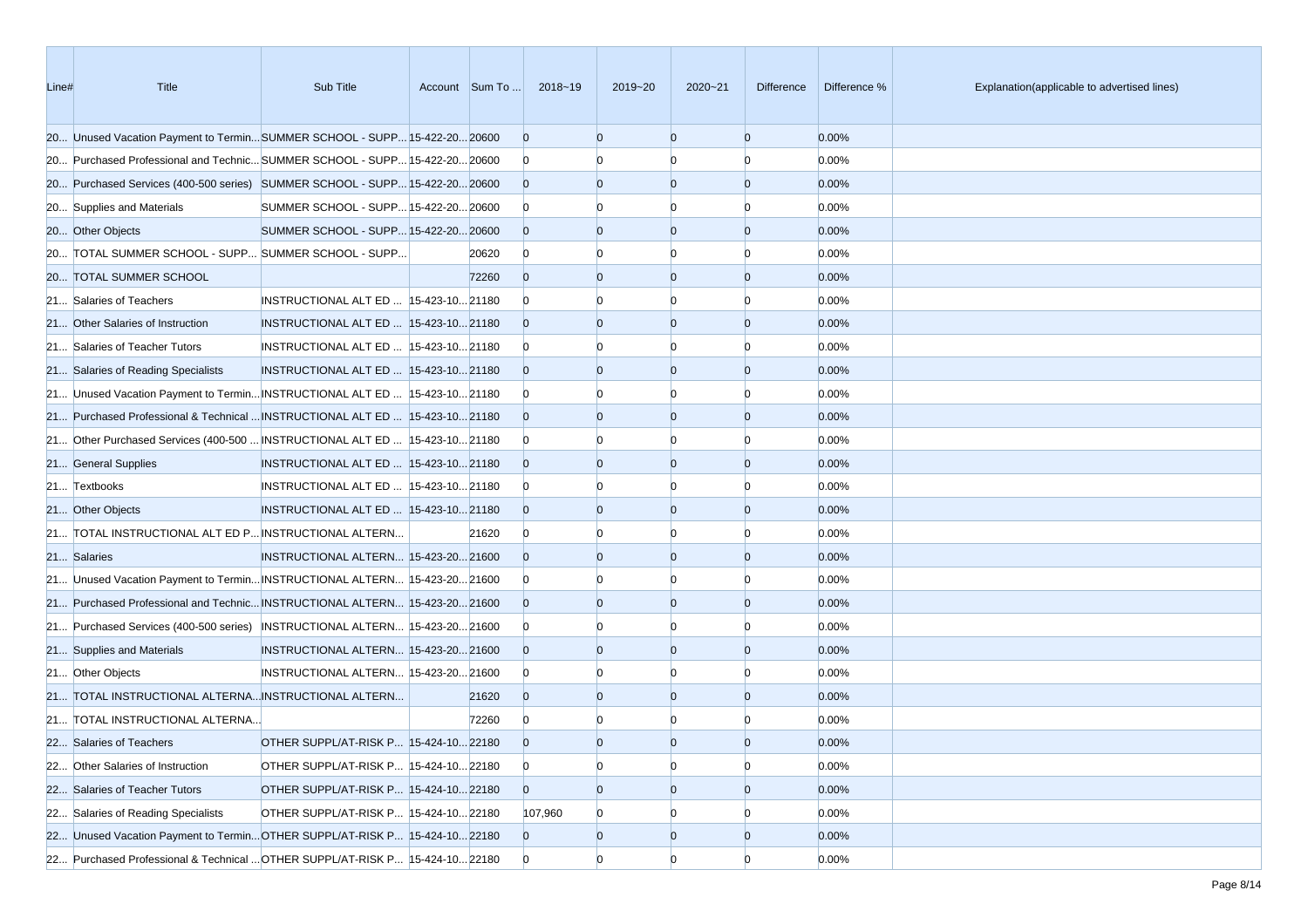| Line# | <b>Title</b>                                                                 | Sub Title                             | Account Sum To | 2018~19        | 2019~20        | $2020 - 21$    | Difference     | Difference % | Explanation(applicable to advertised lines) |
|-------|------------------------------------------------------------------------------|---------------------------------------|----------------|----------------|----------------|----------------|----------------|--------------|---------------------------------------------|
|       | 22 Other Purchased Services (400-500  OTHER SUPPL/AT-RISK P 15-424-10 22180  |                                       |                | $\overline{0}$ | $\Omega$       | $\overline{0}$ | $\overline{0}$ | 0.00%        |                                             |
|       | 22 General Supplies                                                          | OTHER SUPPL/AT-RISK P 15-424-10 22180 |                | $\overline{0}$ |                | $\Omega$       | $\Omega$       | 0.00%        |                                             |
|       | 22 Textbooks                                                                 | OTHER SUPPL/AT-RISK P 15-424-10 22180 |                | $\overline{0}$ | $\Omega$       | $\overline{0}$ | $\overline{0}$ | 0.00%        |                                             |
|       | 22 Other Objects                                                             | OTHER SUPPL/AT-RISK P 15-424-10 22180 |                | $\overline{0}$ |                |                | n              | 0.00%        |                                             |
|       | 22 TOTAL OTHER SUPPL/AT-RISK P OTHER SUPPL/AT-RISK P                         |                                       | 22620          | 107,960        | $\Omega$       | $\overline{0}$ | $\overline{0}$ | 0.00%        |                                             |
|       | 22 Salaries                                                                  | OTHER SUPPL/AT-RISK P 15-424-20 22600 |                | $\overline{0}$ |                | $\Omega$       | n              | 0.00%        |                                             |
|       | 22 Unused Vacation Payment to TerminOTHER SUPPL/AT-RISK P 15-424-2022600     |                                       |                | $\overline{0}$ | $\Omega$       | $\overline{0}$ | $\overline{0}$ | 0.00%        |                                             |
|       | 22 Purchased Professional and Technic OTHER SUPPL/AT-RISK P 15-424-20 22600  |                                       |                | $\overline{0}$ |                | $\Omega$       | n              | 0.00%        |                                             |
|       | 22 Purchased Services (400-500 series) OTHER SUPPL/AT-RISK P 15-424-20 22600 |                                       |                | $\overline{0}$ | $\Omega$       | $\overline{0}$ | $\overline{0}$ | 0.00%        |                                             |
|       | 22 Supplies and Materials                                                    | OTHER SUPPL/AT-RISK P 15-424-20 22600 |                | $\overline{0}$ |                | n              | n              | 0.00%        |                                             |
|       | 22 Other Objects                                                             | OTHER SUPPL/AT-RISK P 15-424-20 22600 |                | $\overline{0}$ | $\Omega$       | $\overline{0}$ | $\overline{0}$ | 0.00%        |                                             |
|       | 22 TOTAL OTHER SUPPL/AT-RISK P OTHER SUPPL/AT-RISK P                         |                                       | 22620          | $\overline{0}$ | n              | n              | n              | 0.00%        |                                             |
|       | 22 TOTAL OTHER SUPPLEMENTAL/A OTHER SUPPL/AT-RISK P                          |                                       | 72260          | 107,960        | $\Omega$       | $\overline{0}$ | $\overline{0}$ | 0.00%        |                                             |
|       | 23 Salaries of Teachers                                                      | OTHER ALTERNATIVE ED  15-425-10 23180 |                | $\Omega$       |                | $\Omega$       | n              | 0.00%        |                                             |
|       | 23 Other Salaries of Instruction                                             | OTHER ALTERNATIVE ED  15-425-10 23180 |                | $\Omega$       | $\Omega$       | $\overline{0}$ | $\overline{0}$ | 0.00%        |                                             |
|       | 23 Salaries of Teacher Tutors                                                | OTHER ALTERNATIVE ED  15-425-10 23180 |                | $\overline{0}$ |                |                | n              | 0.00%        |                                             |
|       | 23 Salaries of Reading Specialists                                           | OTHER ALTERNATIVE ED  15-425-10 23180 |                | $\overline{0}$ | $\Omega$       | $\overline{0}$ | $\overline{0}$ | 0.00%        |                                             |
|       | 23 Unused Vacation Payment to Termin OTHER ALTERNATIVE ED  15-425-10 23180   |                                       |                | $\overline{0}$ |                | $\Omega$       | n              | 0.00%        |                                             |
|       | 23 Purchased Professional & Technical  OTHER ALTERNATIVE ED  15-425-10 23180 |                                       |                | $\overline{0}$ | $\Omega$       | $\overline{0}$ | $\overline{0}$ | 0.00%        |                                             |
|       | 23 Other Purchased Services (400-500  OTHER ALTERNATIVE ED  15-425-10 23180  |                                       |                | $\overline{0}$ |                | $\Omega$       | n              | 0.00%        |                                             |
|       | 23 General Supplies                                                          | OTHER ALTERNATIVE ED  15-425-10 23180 |                | $\overline{0}$ | $\Omega$       | $\overline{0}$ | $\overline{0}$ | 0.00%        |                                             |
|       | 23 Textbooks                                                                 | OTHER ALTERNATIVE ED  15-425-10 23180 |                | $\overline{0}$ |                | n              | n              | 0.00%        |                                             |
|       | 23 Other Objects                                                             | OTHER ALTERNATIVE ED  15-425-10 23180 |                | $\overline{0}$ | $\Omega$       | $\Omega$       | $\overline{0}$ | 0.00%        |                                             |
|       | 23 TOTAL OTHER ALTERNATIVE ED  OTHER ALTERNATIVE ED                          |                                       | 23620          | $\overline{0}$ |                | $\Omega$       | n              | 0.00%        |                                             |
|       | 23 Salaries                                                                  | OTHER ALTERNATIVE ED  15-425-20 23600 |                | $\overline{0}$ | $\Omega$       | $\overline{0}$ | $\overline{0}$ | 0.00%        |                                             |
|       | 23 Unused Vacation Payment to Termin OTHER ALTERNATIVE ED  15-425-20 23600   |                                       |                | $\mathbf{0}$   |                |                |                | 0.00%        |                                             |
|       | 23 Purchased Professional and Technic OTHER ALTERNATIVE ED  15-425-20 23600  |                                       |                | $\Omega$       |                | $\Omega$       | $\Omega$       | 0.00%        |                                             |
|       | 23 Purchased Services (400-500 series) OTHER ALTERNATIVE ED  15-425-20 23600 |                                       |                | $\overline{0}$ | $\Omega$       | $\overline{0}$ | $\Omega$       | 0.00%        |                                             |
|       | 23 Supplies and Materials                                                    | OTHER ALTERNATIVE ED  15-425-20 23600 |                | $\overline{0}$ | $\overline{0}$ | $\overline{0}$ | $\overline{0}$ | 0.00%        |                                             |
|       | 23 Other Objects                                                             | OTHER ALTERNATIVE ED  15-425-20 23600 |                | $\overline{0}$ | $\Omega$       | $\Omega$       |                | 0.00%        |                                             |
|       | 23 TOTAL OTHER ALTERNATIVE ED  OTHER ALTERNATIVE ED                          |                                       | 23620          | $\overline{0}$ | $\overline{0}$ | $\overline{0}$ | $\overline{0}$ | 0.00%        |                                             |
|       | 23 TOTAL OTHER ALTERNATIVE ED                                                |                                       | 72260          | $\overline{0}$ | $\overline{0}$ | $\overline{0}$ | $\Omega$       | 0.00%        |                                             |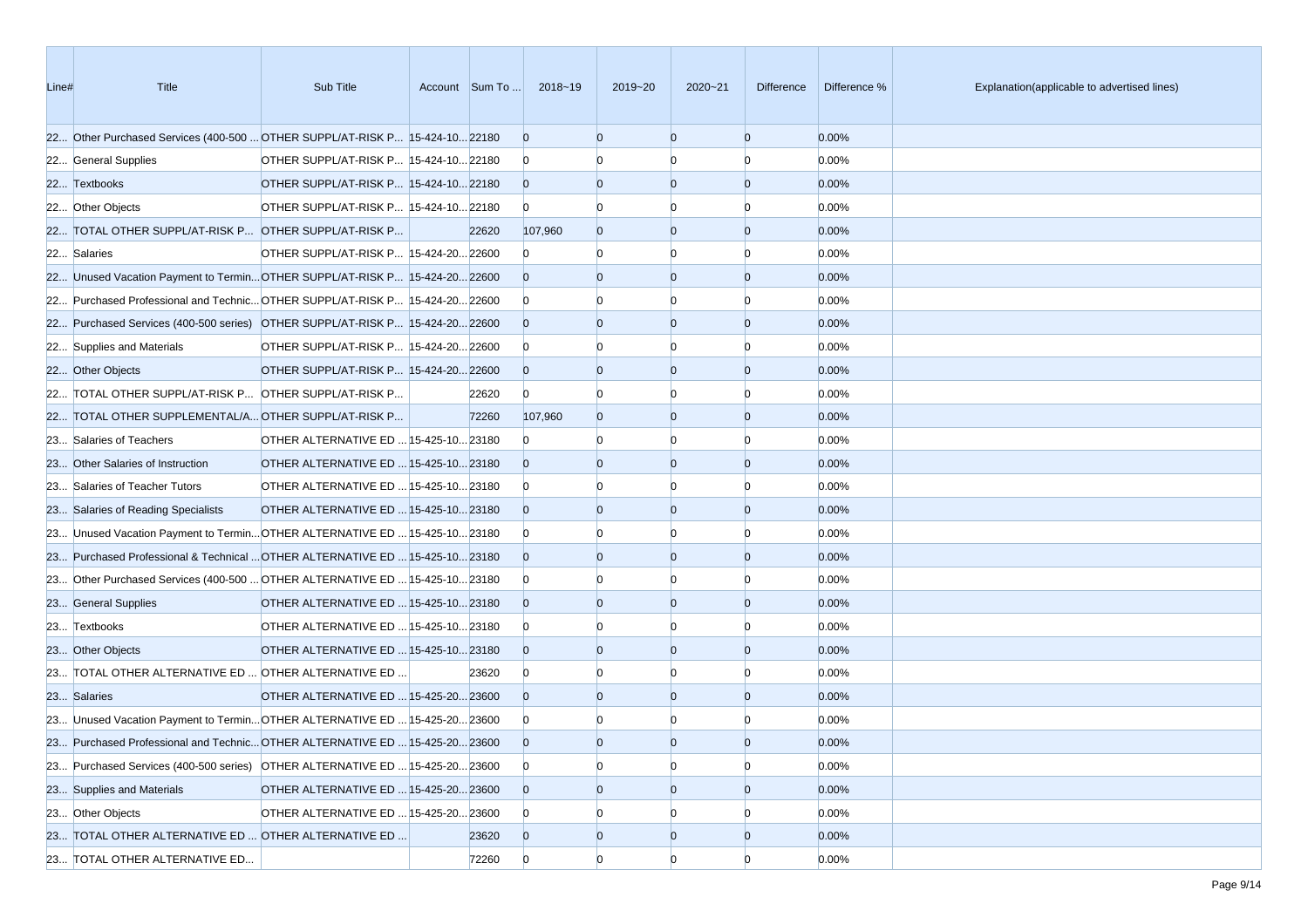| Line# | Title                                                                             | Sub Title                               | Account Sum To | 2018~19        | 2019~20        | 2020~21        | Difference     | Difference % | Explanation(applicable to advertised lines) |
|-------|-----------------------------------------------------------------------------------|-----------------------------------------|----------------|----------------|----------------|----------------|----------------|--------------|---------------------------------------------|
|       | 25 Salaries                                                                       | OTHER INSTRUCTIONAL  15-4XX-1 25100     |                | $\overline{0}$ | $\Omega$       | $\overline{0}$ | $\overline{0}$ | 0.00%        |                                             |
|       | 25 Unused Vacation Payment to Termin OTHER INSTRUCTIONAL  15-4XX-1 25100          |                                         |                | $\mathbf{0}$   |                | n              | n              | 0.00%        |                                             |
|       | 25 Purchased Services (300-500 series) OTHER INSTRUCTIONAL  15-4XX-1 25100        |                                         |                | $\overline{0}$ | $\Omega$       | $\overline{0}$ | $\overline{0}$ | 0.00%        |                                             |
|       | 25 Supplies and Materials                                                         | OTHER INSTRUCTIONAL  15-4XX-1 25100     |                | $\bf{0}$       |                | n              | n              | 0.00%        |                                             |
|       | 25 Other Objects                                                                  | OTHER INSTRUCTIONAL  15-4XX-1 25100     |                | $\overline{0}$ |                | $\overline{0}$ | $\overline{0}$ | 0.00%        |                                             |
|       | 25 TOTAL OTHER INSTRUCTIONAL P OTHER INSTRUCTIONAL  15-4XX-1 72260                |                                         |                | $\bf{0}$       |                | n              | n              | 0.00%        |                                             |
|       | 29 Salaries                                                                       | UNDIST. EXPEND.-ATTEN 15-000-21 29680   |                | $\overline{0}$ | $\Omega$       | $\overline{0}$ | $\overline{0}$ | 0.00%        |                                             |
|       | 29 Salaries of Drop-Out Prevention Offi UNDIST. EXPEND.-ATTEN 15-000-21 29680     |                                         |                | $\bf{0}$       |                |                |                | 0.00%        |                                             |
|       | 29 Salaries of Family Support Teams                                               | UNDIST. EXPEND.-ATTEN 15-000-21 29680   |                | $\overline{0}$ |                | $\overline{0}$ | $\overline{0}$ | 0.00%        |                                             |
|       | 29 Salaries of Family Liaisons/Comm P UNDIST. EXPEND.-ATTEN 15-000-21 29680       |                                         |                | $\overline{0}$ |                | n              | n              | 0.00%        |                                             |
|       | 29 Salaries of Community/School CoordUNDIST. EXPEND.-ATTEN 15-000-2129680         |                                         |                | $\overline{0}$ | $\Omega$       | $\overline{0}$ | $\overline{0}$ | 0.00%        |                                             |
|       | 29 Unused Vacation Payment to Termin UNDIST. EXPEND.-ATTEN 15-000-21 29680        |                                         |                | $\bf{0}$       |                | n              | n              | 0.00%        |                                             |
|       | 29 Purchased Professional and Technic UNDIST. EXPEND.-ATTEN 15-000-21 29680       |                                         |                | $\Omega$       |                | $\overline{0}$ | $\overline{0}$ | 0.00%        |                                             |
|       | 29 Other Purchased Services (400-500  UNDIST. EXPEND.-ATTEN  15-000-21 29680      |                                         |                | $\overline{0}$ |                | n              | n              | 0.00%        |                                             |
|       | 29 Supplies and Materials                                                         | UNDIST. EXPEND.-ATTEN 15-000-21 29680   |                | $\overline{0}$ | $\Omega$       | 1,000          | 1,000          | 100.00%      |                                             |
|       | 29 Other Objects                                                                  | UNDIST. EXPEND.-ATTEN 15-000-21 29680   |                | $\bf{0}$       | 1,000          | $\mathbf{0}$   | $-1,000$       | $-100.00%$   |                                             |
|       | 29 TOTAL UNDIST. EXPEND.-ATTEN UNDIST. EXPEND.-ATTEN                              |                                         | 72140          | $\overline{0}$ | 1,000          | 1,000          | $\overline{0}$ | 0.00%        |                                             |
|       | 30 Salaries                                                                       | UNDIST. EXPENDITURES - 15-000-21 30620  |                | 128,589        | 203,932        | 204,631        | 699            | 0.34%        |                                             |
|       | 30 Salaries of Social Services Coordina UNDIST. EXPENDITURES - 15-000-21 30620    |                                         |                | $\Omega$       | $\Omega$       | $\overline{0}$ | $\overline{0}$ | 0.00%        |                                             |
|       | 30 Unused Vacation Payment to TerminUNDIST. EXPENDITURES - 15-000-21 30620        |                                         |                | $\bf{0}$       |                |                | n              | 0.00%        |                                             |
|       | 30 Purchased Professional and Technic UNDIST. EXPENDITURES - 15-000-21 30620      |                                         |                | $\overline{0}$ | $\Omega$       | $\overline{0}$ | $\overline{0}$ | 0.00%        |                                             |
|       | 30 Other Purchased Services (400-500  UNDIST. EXPENDITURES - 15-000-21 30620      |                                         |                | $\bf{0}$       | $\Omega$       | $\Omega$       | $\Omega$       | 0.00%        |                                             |
|       | 30 Supplies and Materials                                                         | UNDIST. EXPENDITURES - 15-000-21 30620  |                | 891            | 1,000          | 3,000          | 2,000          | 200.00%      |                                             |
|       | 30 Other Objects                                                                  | UNDIST. EXPENDITURES - 15-000-21 30620  |                | $\overline{0}$ | $\mathbf{0}$   | $\Omega$       | $\Omega$       | 0.00%        |                                             |
|       | 30 TOTAL UNDIST. EXPENDITURES -  UNDIST. EXPENDITURES -                           |                                         | 72140          | 129,480        | 204,932        | 207,631        | 2,699          | 1.32%        |                                             |
|       | 41 Salaries of Other Professional Staff                                           | UNDIST. EXPEND. - GUIDA 15-000-21 41660 |                | $\overline{0}$ | 74,266         | 76,270         | 2,004          | 2.70%        |                                             |
|       | 41 Salaries of Secretarial and Clerical A UNDIST. EXPEND. - GUIDA 15-000-21 41660 |                                         |                | $\overline{0}$ | $\Omega$       | $\overline{0}$ | $\overline{0}$ | 0.00%        |                                             |
|       | 41 Other Salaries                                                                 | UNDIST. EXPEND. - GUIDA 15-000-21 41660 |                | $\overline{0}$ | $\Omega$       | $\overline{0}$ | $\overline{0}$ | 0.00%        |                                             |
|       | 41 Unused Vacation Payment to Termin UNDIST. EXPEND. - GUIDA 15-000-21 41660      |                                         |                | $\overline{0}$ | $\overline{0}$ | $\overline{0}$ | $\overline{0}$ | 0.00%        |                                             |
|       | 41 Purchased Professional - Education UNDIST. EXPEND. - GUIDA 15-000-21 41660     |                                         |                | $\overline{0}$ |                |                |                | 0.00%        |                                             |
|       | 41 Other Purchased Prof. and Tech. Se UNDIST. EXPEND. - GUIDA 15-000-21 41660     |                                         |                | $\overline{0}$ | $\overline{0}$ | $\overline{0}$ | $\overline{0}$ | 0.00%        |                                             |
|       | 41 Other Purchased Services (400-500  UNDIST. EXPEND. - GUIDA 15-000-21 41660     |                                         |                | $\overline{0}$ | $\Omega$       | $\Omega$       | n              | 0.00%        |                                             |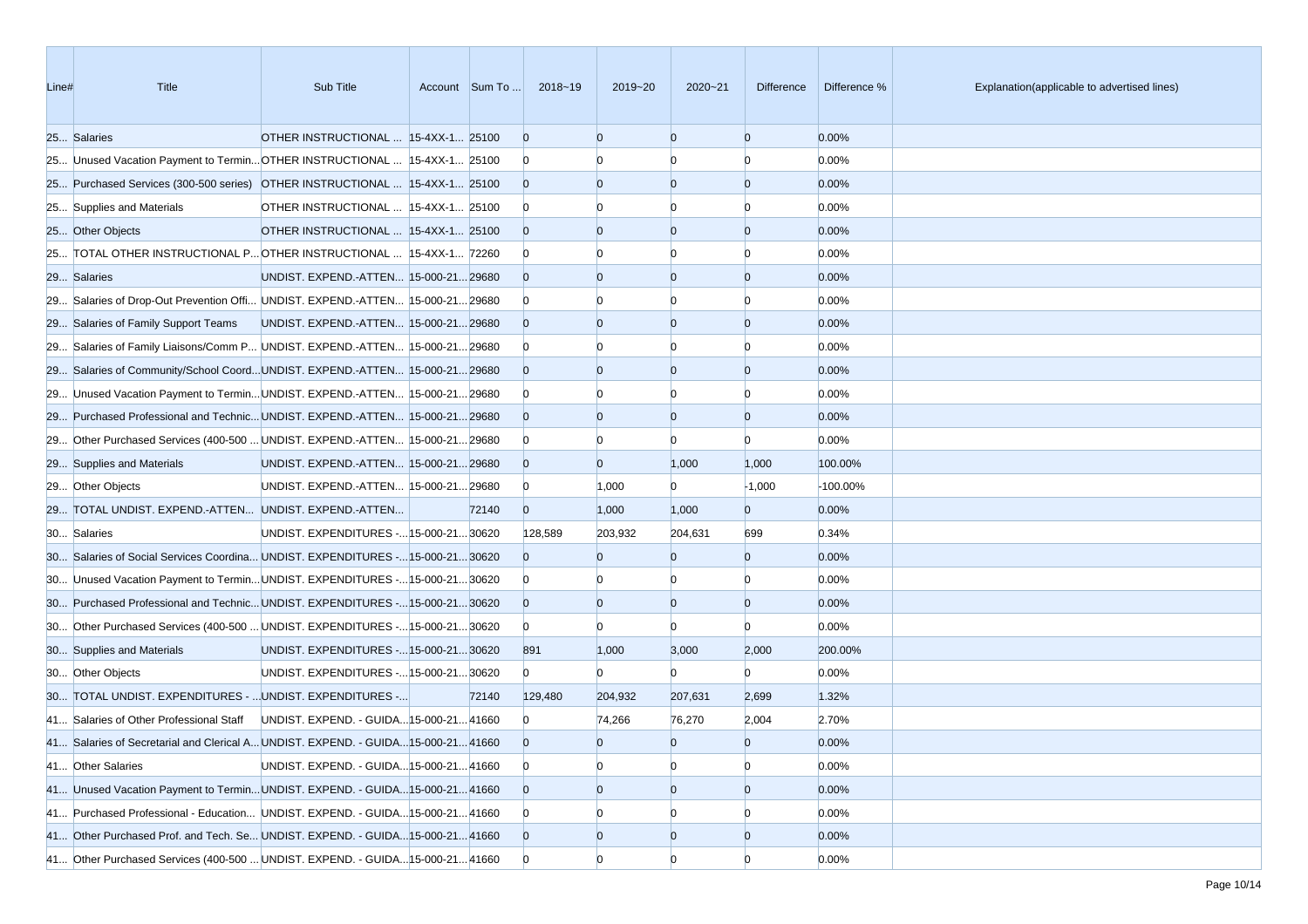| Line# | <b>Title</b>                                                                    | Sub Title                               | Account Sum To | 2018~19        | 2019~20        | $2020 - 21$    | Difference     | Difference % | Explanation(applicable to advertised lines) |
|-------|---------------------------------------------------------------------------------|-----------------------------------------|----------------|----------------|----------------|----------------|----------------|--------------|---------------------------------------------|
|       | 41 Supplies and Materials                                                       | UNDIST. EXPEND. - GUIDA 15-000-21 41660 |                | $\overline{0}$ | $\overline{0}$ | 3,000          | 3,000          | 100.00%      |                                             |
|       | 41 Other Objects                                                                | UNDIST. EXPEND. - GUIDA 15-000-21 41660 |                | $\bf{0}$       |                | n              | $\Omega$       | 0.00%        |                                             |
|       | 41 TOTAL UNDIST. EXPENDITURES -  UNDIST. EXPEND. - GUIDA                        |                                         | 72140          | $\overline{0}$ | 74,266         | 79,270         | 5,004          | 6.74%        |                                             |
|       | 43 Sal of Supervisor of Instruction                                             | UNDIST. EXPEND.-IMPRO 15-000-22 43200   |                | 153,534        | 157,370        | 162,014        | 4,644          | 2.95%        |                                             |
|       | 43 Sal of Other Professional Staff                                              | UNDIST. EXPEND.-IMPRO 15-000-22 43200   |                | $\overline{0}$ | $\Omega$       | $\overline{0}$ | $\overline{0}$ | 0.00%        |                                             |
|       | 43 Sal of Secr and Clerical Assist.                                             | UNDIST. EXPEND.-IMPRO 15-000-22 43200   |                | 36,312         | 52,244         | 76,537         | 24,293         | 46.50%       |                                             |
|       | 43 Other Salaries                                                               | UNDIST. EXPEND.-IMPRO 15-000-22 43200   |                | $\overline{0}$ | $\overline{0}$ | $\overline{0}$ | $\overline{0}$ | 0.00%        |                                             |
|       | 43 Unused Vacation Payment to Termin UNDIST. EXPEND.-IMPRO 15-000-22 43200      |                                         |                | $\bf{0}$       | $\Omega$       | $\Omega$       | $\Omega$       | 0.00%        |                                             |
|       | 43 Sal of Facilitators, Math & Literacy C UNDIST. EXPEND.-IMPRO 15-000-22 43200 |                                         |                | 79,292         | 80,975         | 96,811         | 15,836         | 19.56%       |                                             |
|       | 43 Purchased Prof- Educational Services UNDIST. EXPEND.-IMPRO 15-000-22 43200   |                                         |                | $\overline{0}$ |                | n              | $\Omega$       | 0.00%        |                                             |
|       | 43 Other Purch Prof. and Tech. Services UNDIST. EXPEND.-IMPRO 15-000-22 43200   |                                         |                | $\overline{0}$ | $\overline{0}$ | $\overline{0}$ | $\overline{0}$ | 0.00%        |                                             |
|       | 43 Other Purch Services (400-500)                                               | UNDIST. EXPEND.-IMPRO 15-000-22 43200   |                | $\overline{0}$ |                | n              | n              | 0.00%        |                                             |
|       | 43 Supplies and Materials                                                       | UNDIST. EXPEND.-IMPRO 15-000-22 43200   |                | 4,343          | $\overline{0}$ | $\overline{0}$ | $\overline{0}$ | 0.00%        |                                             |
|       | 43 Other Objects                                                                | UNDIST. EXPEND.-IMPRO 15-000-22 43200   |                | $\overline{0}$ | $\Omega$       | 4,800          | 4,800          | 100.00%      |                                             |
|       | 43 TOTAL UNDIST. EXPEND.-IMPROVUNDIST. EXPEND.-IMPRO                            |                                         | 72140          | 273,481        | 290,589        | 340,162        | 49,573         | 17.06%       |                                             |
|       | 43 Salaries                                                                     | UNDIST EXPEND-EDU. ME 15-000-22 43620   |                | $\mathbf{0}$   |                | n              | $\Omega$       | 0.00%        |                                             |
|       | 43 Salaries of Technology Coordinators   UNDIST EXPEND-EDU. ME15-000-2243620    |                                         |                | $\Omega$       |                | $\overline{0}$ | $\overline{0}$ | 0.00%        |                                             |
|       | 43 Unused Vacation Payment to Termin UNDIST EXPEND-EDU. ME 15-000-22 43620      |                                         |                | $\bf{0}$       |                | $\Omega$       | n              | 0.00%        |                                             |
|       | 43 Purchased Professional and Technic UNDIST EXPEND-EDU. ME 15-000-22 43620     |                                         |                | $\overline{0}$ | $\Omega$       | $\overline{0}$ | $\overline{0}$ | 0.00%        |                                             |
|       | 43 Other Purchased Services (400-500  UNDIST EXPEND-EDU. ME 15-000-22 43620     |                                         |                | $\bf{0}$       |                | n              | n              | 0.00%        |                                             |
|       | 43 Supplies and Materials                                                       | UNDIST EXPEND-EDU. ME 15-000-22 43620   |                | $\overline{0}$ | $\Omega$       | 20,000         | 20,000         | 100.00%      |                                             |
|       | 43 Other Objects                                                                | UNDIST EXPEND-EDU. ME 15-000-22 43620   |                | $\bf{0}$       |                | n              | $\Omega$       | 0.00%        |                                             |
|       | 43 TOTAL UNDIST. EXPEND.-EDU. M UNDIST EXPEND-EDU. ME                           |                                         | 72140          | $\overline{0}$ | $\overline{0}$ | 20,000         | 20,000         | 100.00%      |                                             |
|       | 44 Purchased Professional - Education UNDIST. EXP.-INSTR. STA 15-000-22 44180   |                                         |                | $\bf{0}$       |                |                | $\Omega$       | 0.00%        |                                             |
|       | 44 Other Purchased Prof. and Tech. Se UNDIST. EXP.-INSTR. STA 15-000-22 44180   |                                         |                | $\Omega$       | $\Omega$       | $\overline{0}$ | $\overline{0}$ | 0.00%        |                                             |
|       | 44 Other Purchased Services (400-500  UNDIST. EXP.-INSTR. STA 15-000-22 44180   |                                         |                | $\bf{0}$       |                |                |                | 0.00%        |                                             |
|       | 44 Supplies and Materials                                                       | UNDIST. EXP.-INSTR. STA 15-000-2244180  |                | $\overline{0}$ | $\Omega$       | $\Omega$       | $\Omega$       | 0.00%        |                                             |
|       | 44 Other Objects                                                                | UNDIST. EXP.-INSTR. STA 15-000-22 44180 |                | $\bf{0}$       | $\overline{0}$ | $\overline{0}$ | $\overline{0}$ | 0.00%        |                                             |
|       | 44 TOTAL UNDIST. EXPEND.-INSTR.  UNDIST. EXP.-INSTR. STA                        |                                         | 72140          | $\overline{0}$ | $\overline{0}$ | $\overline{0}$ | $\overline{0}$ | 0.00%        |                                             |
|       | 46 Salaries of Principals/Asst. Principal UNDIST. EXPEND.-SUPPO 15-000-2446160  |                                         |                | 293,503        | 300,950        | 312,808        | 11,858         | 3.94%        |                                             |
|       | 46 Salaries of Other Professional Staff UNDIST. EXPEND.-SUPPO 15-000-24 46160   |                                         |                | $\overline{0}$ | $\bf{0}$       | $\overline{0}$ | $\overline{0}$ | 0.00%        |                                             |
|       | 46 Salaries of Secretarial and Clerical A UNDIST. EXPEND.-SUPPO 15-000-2446160  |                                         |                | 123,300        | 101,439        | 76,537         | $-24,902$      | -24.55%      |                                             |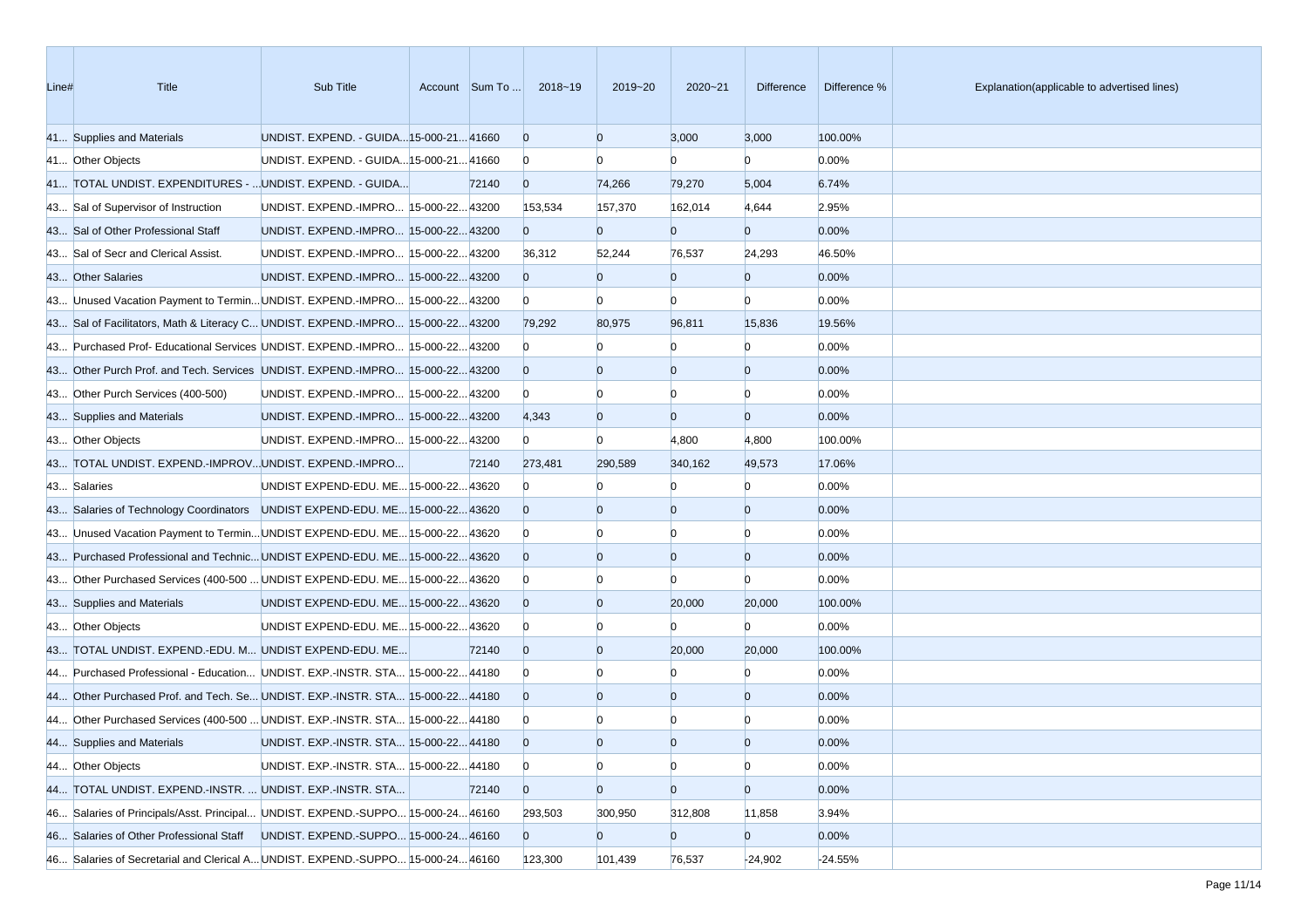| Line# | <b>Title</b>                                                                  | Sub Title                              |                |       | Account Sum To  2018~19 | 2019~20        | $2020 - 21$    | Difference     | Difference % | Explanation(applicable to advertised lines) |
|-------|-------------------------------------------------------------------------------|----------------------------------------|----------------|-------|-------------------------|----------------|----------------|----------------|--------------|---------------------------------------------|
|       | 46 Other Salaries                                                             | UNDIST. EXPEND.-SUPPO 15-000-24 46160  |                |       | 123,876                 | $\overline{0}$ | $\overline{0}$ | $\overline{0}$ | 0.00%        |                                             |
|       | 46 Unused Vacation Payment to Termin UNDIST. EXPEND.-SUPPO 15-000-24 46160    |                                        |                |       | $\overline{0}$          | $\Omega$       | $\Omega$       | $\Omega$       | 0.00%        |                                             |
|       | 46 Purchased Professional and Technic UNDIST. EXPEND.-SUPPO 15-000-24 46160   |                                        |                |       | 39,500                  | $\overline{0}$ | $\overline{0}$ | $\overline{0}$ | 0.00%        |                                             |
|       | 46 Other Purchased Services (400-500  UNDIST. EXPEND.-SUPPO 15-000-24 46160   |                                        |                |       | 12,271                  | 17,589         | 24,494         | 6,905          | 39.26%       |                                             |
|       | 46 Supplies and Materials                                                     | UNDIST. EXPEND.-SUPPO 15-000-24 46160  |                |       | 3,991                   | 4,000          | 4,000          | $\overline{0}$ | 0.00%        |                                             |
|       | 46 Other Objects                                                              | UNDIST. EXPEND.-SUPPO 15-000-24 46160  |                |       | 2,200                   | 2,200          | 3,600          | 1,400          | 63.64%       |                                             |
|       | 46 TOTAL UNDIST. EXPEND.-SUPPO UNDIST. EXPEND.-SUPPO                          |                                        |                | 72140 | 598,641                 | 426,178        | 421,439        | $-4,739$       | $-1.11%$     |                                             |
|       | 49 Salaries of Non-Instructional Aides                                        | UNDIST EXPEND-CUSTOD 15-000-26 49340   |                |       | $\mathbf{0}$            |                |                | $\Omega$       | 0.00%        |                                             |
|       | 49 General Supplies                                                           | UNDIST EXPEND-CUSTOD 15-000-26 49340   |                |       | $\overline{0}$          | $\Omega$       | $\overline{0}$ | $\overline{0}$ | 0.00%        |                                             |
|       | 49 TOTAL UNDIST. EXPEND. - CUST UNDIST EXPEND-CUSTOD                          |                                        |                | 51120 | $\overline{0}$          | $\Omega$       | $\Omega$       | $\Omega$       | 0.00%        |                                             |
|       | 51 Salaries                                                                   | UNDIST EXPEND-SECURITY 15-000-26 51100 |                |       | 36,101                  | 91,680         | 100,732        | 9,052          | 9.87%        |                                             |
|       | 51 Unused Vacation Payment to Termin UNDIST EXPEND-SECURITY 15-000-26 51100   |                                        |                |       | $\overline{0}$          |                | $\Omega$       | $\Omega$       | 0.00%        |                                             |
|       | 51 Purchased Professional and Technic UNDIST EXPEND-SECURITY 15-000-26 51100  |                                        |                |       | $\overline{0}$          |                | $\overline{0}$ | $\overline{0}$ | 0.00%        |                                             |
|       | 51 Cleaning, Repair, and Maintenance  UNDIST EXPEND-SECURITY [15-000-26 51100 |                                        |                |       | $\overline{0}$          | $\Omega$       | $\Omega$       | $\Omega$       | 0.00%        |                                             |
|       | 51 General Supplies                                                           | UNDIST EXPEND-SECURITY 15-000-26 51100 |                |       | 5,744                   | $\overline{0}$ | 1,500          | 1,500          | 100.00%      |                                             |
|       | 51 Other Objects                                                              | UNDIST EXPEND-SECURITY 15-000-26 51100 |                |       | $\overline{0}$          | $\Omega$       | $\Omega$       | $\Omega$       | 0.00%        |                                             |
|       | 51 TOTAL SECURITY                                                             | UNDIST EXPEND-SECURITY                 |                | 51120 | 41,845                  | 91,680         | 102,232        | 10,552         | 11.51%       |                                             |
|       | 51 TOTAL UNDIST. EXPEND.-OPER.                                                |                                        |                | 72140 | 41,845                  | 91,680         | 102,232        | 10,552         | 11.51%       |                                             |
|       | 52 Contr Serv(Oth. than Bet Home & ScUNDIST EXPEND-Student  15-000-27 52480   |                                        |                |       | 10,503                  | 21,330         | 12,000         | $-9,330$       | $-43.74%$    |                                             |
|       | 52 TOTAL UNDIST. EXPEND.-STUDE                                                |                                        |                | 72140 | 10,503                  | 21,330         | 12,000         | $-9,330$       | -43.74%      |                                             |
|       | 71 Group Insurance                                                            | UNALLOCATED BENEFITS   15-000-29 71240 |                |       | $\Omega$                | $\Omega$       | $\Omega$       | $\overline{0}$ | 0.00%        |                                             |
|       | 71 Social Security Contributions                                              | UNALLOCATED BENEFITS                   | 15-000-2971240 |       | $\overline{0}$          |                |                | $\Omega$       | 0.00%        |                                             |
|       | 71 T.P.A.F. Contributions - ERIP                                              | UNALLOCATED BENEFITS 15-000-2971240    |                |       | $\overline{0}$          | $\Omega$       | $\overline{0}$ | $\overline{0}$ | 0.00%        |                                             |
|       | 71 Other Retirement Contributions - PE UNALLOCATED BENEFITS                   |                                        | 15-000-2971240 |       | $\overline{0}$          |                | $\Omega$       | $\Omega$       | 0.00%        |                                             |
|       | 71 Other Retirement Contributions - ERIP UNALLOCATED BENEFITS                 |                                        | 15-000-2971240 |       | $\overline{0}$          | $\Omega$       | $\overline{0}$ | $\overline{0}$ | 0.00%        |                                             |
|       | 71 Other Retirement Contrib. - Deferred UNALLOCATED BENEFITS                  |                                        | 15-000-2971240 |       | $\bf{0}$                |                |                |                | 0.00%        |                                             |
|       | 71 Other Retirement Contributions - Re UNALLOCATED BENEFITS  15-000-29 71240  |                                        |                |       | $\overline{0}$          | $\Omega$       | $\Omega$       | $\Omega$       | 0.00%        |                                             |
|       | 71 Unemployment Compensation                                                  | UNALLOCATED BENEFITS                   | 15-000-2971240 |       | $\mathbf{0}$            | $\overline{0}$ | $\overline{0}$ | $\overline{0}$ | 0.00%        |                                             |
|       | 71 Workmen's Compensation                                                     | UNALLOCATED BENEFITS                   | 15-000-2971240 |       | $\overline{0}$          | $\overline{0}$ | $\overline{0}$ | $\overline{0}$ | 0.00%        |                                             |
|       | 71 Health Benefits                                                            | UNALLOCATED BENEFITS                   | 15-000-2971240 |       | 1,132,813               | 1,143,912      | 1,041,484      | $-102,428$     | $-8.95%$     |                                             |
|       | 71 Tuition Reimbursement                                                      | UNALLOCATED BENEFITS 15-000-29 71240   |                |       | $\overline{0}$          | $\overline{0}$ | $\overline{0}$ | $\overline{0}$ | 0.00%        |                                             |
|       | 71 Other Employee Benefits                                                    | UNALLOCATED BENEFITS  15-000-29 71240  |                |       | $\overline{0}$          | $\overline{0}$ | $\overline{0}$ | $\overline{0}$ | 0.00%        |                                             |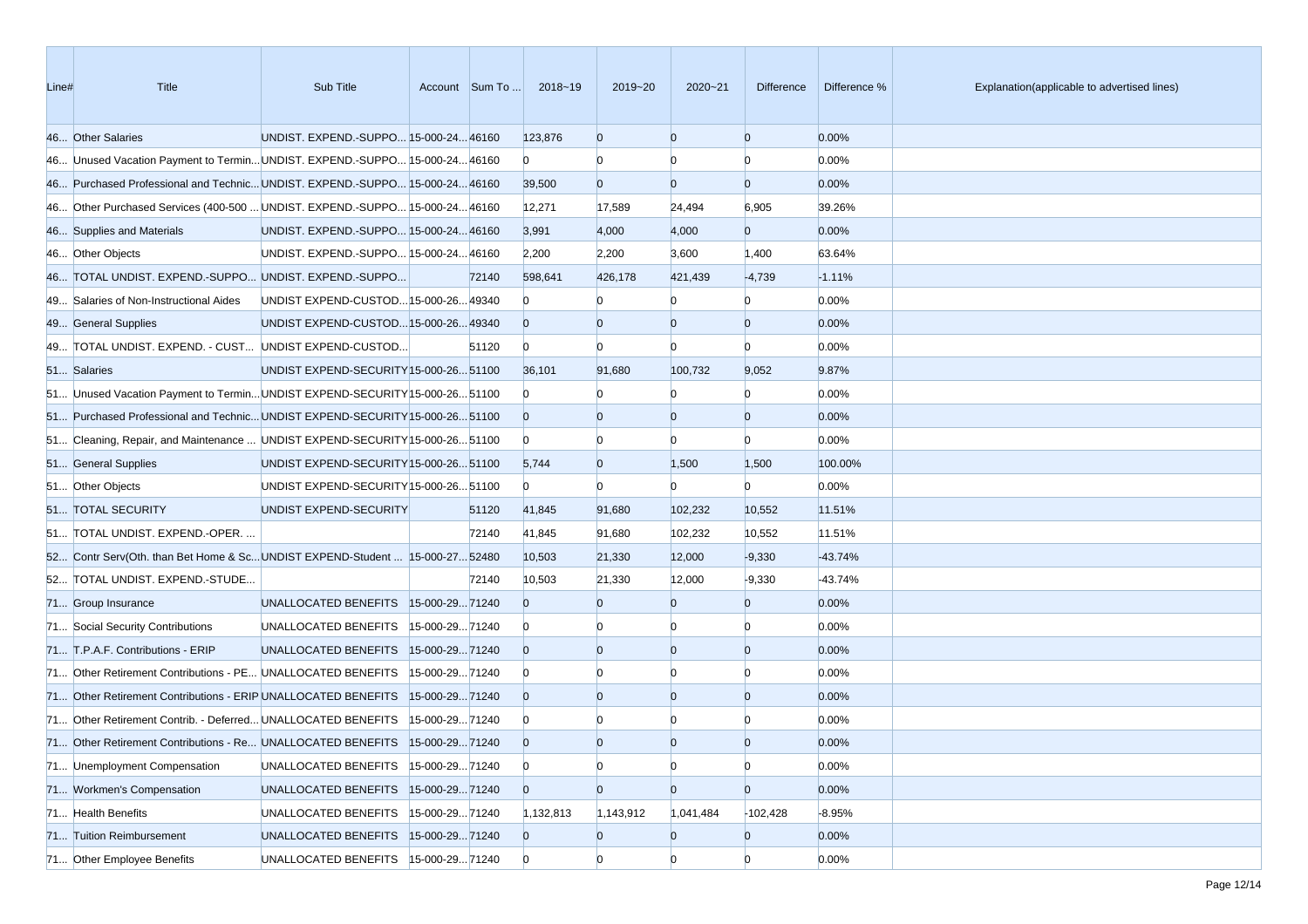| Line# | Title                                                                     | Sub Title        |                 | Account Sum To | 2018~19        | 2019~20        | $2020 - 21$    | <b>Difference</b> | Difference % | Explanation(applicable to advertised lines) |
|-------|---------------------------------------------------------------------------|------------------|-----------------|----------------|----------------|----------------|----------------|-------------------|--------------|---------------------------------------------|
|       | 71 Unused Sick Payment to Terminated UNALLOCATED BENEFITS                 |                  | 15-000-2971240  |                | $\overline{0}$ | $\Omega$       | $\overline{0}$ | $\overline{0}$    | 0.00%        |                                             |
|       | 71 Unused Vacation Pmt to Terminated/ UNALLOCATED BENEFITS                |                  | 15-000-2971240  |                | $\overline{0}$ |                | $\Omega$       | $\Omega$          | 0.00%        |                                             |
|       | 71 Unused Sick Payment to Terminated UNALLOCATED BENEFITS 15-000-29 71240 |                  |                 |                | $\overline{0}$ | $\overline{0}$ | $\overline{0}$ | $\overline{0}$    | 0.00%        |                                             |
|       | 71 TOTAL UNALLOCATED BENEFITS UNALLOCATED BENEFITS                        |                  |                 | 71260          | 1,132,813      | 1,143,912      | 1,041,484      | $-102,428$        | $-8.95%$     |                                             |
|       | 71 TOTAL PERSONAL SERVICES - E                                            |                  |                 | 72140          | 1,132,813      | 1,143,912      | 1,041,484      | $-102,428$        | $-8.95%$     |                                             |
|       | 72 TOTAL UNDISTRIBUTED EXPENDI                                            |                  |                 | 72260          | 2,186,763      | 2,253,887      | 2,225,218      | $-28,669$         | $-1.27%$     |                                             |
|       | 72 TOTAL GENERAL CURRENT EXPE                                             |                  |                 | 84060          | 6,128,969      | 6,215,958      | 6,516,848      | 300,890           | 4.84%        |                                             |
|       | 73 Kindergarten                                                           | <b>EQUIPMENT</b> | 15-110-1075880  |                | $\Omega$       |                |                |                   | 0.00%        |                                             |
|       | 73 Grades 1-5                                                             | <b>EQUIPMENT</b> | 15-120-1075880  |                | $\overline{0}$ | $\Omega$       | $\overline{0}$ | $\overline{0}$    | 0.00%        |                                             |
|       | 73 Grades 6-8                                                             | <b>EQUIPMENT</b> | 15-130-1075880  |                | $\overline{0}$ | $\Omega$       | 52,000         | 52,000            | 100.00%      |                                             |
|       | 73 Grades 9-12                                                            | <b>EQUIPMENT</b> | 15-140-1075880  |                | $\overline{0}$ | $\overline{0}$ | $\overline{0}$ | $\overline{0}$    | 0.00%        |                                             |
|       | 74 Cognitive - Mild                                                       | <b>EQUIPMENT</b> | 15-201-1075880  |                | $\overline{0}$ |                | $\Omega$       | $\Omega$          | 0.00%        |                                             |
|       | 74 Cognitive - Moderate                                                   | <b>EQUIPMENT</b> | 15-202-1075880  |                | $\overline{0}$ | $\Omega$       | $\overline{0}$ | $\overline{0}$    | 0.00%        |                                             |
|       | 74 Learning and/or Language Disabilities EQUIPMENT                        |                  | 15-204-1075880  |                | $\overline{0}$ |                | $\Omega$       | n                 | 0.00%        |                                             |
|       | 74 Visual Impairments                                                     | <b>EQUIPMENT</b> | 15-206-1075880  |                | $\overline{0}$ | $\Omega$       | $\overline{0}$ | $\overline{0}$    | 0.00%        |                                             |
|       | 74 Auditory Impairments                                                   | <b>EQUIPMENT</b> | 15-207-1075880  |                | $\overline{0}$ |                | $\Omega$       | $\Omega$          | 0.00%        |                                             |
|       | 74 Behavioral Disabilities                                                | <b>EQUIPMENT</b> | 15-209-1075880  |                | $\overline{0}$ | $\Omega$       | $\overline{0}$ | $\overline{0}$    | 0.00%        |                                             |
|       | 74 Multiple Disabilities                                                  | <b>EQUIPMENT</b> | 15-212-1075880  |                | $\bf{0}$       |                | $\Omega$       | $\Omega$          | 0.00%        |                                             |
|       | 74 Resource Room/Resource Center                                          | <b>EQUIPMENT</b> | 15-213-1075880  |                | $\overline{0}$ | $\Omega$       | $\overline{0}$ | $\overline{0}$    | 0.00%        |                                             |
|       | 74 Autism                                                                 | <b>EQUIPMENT</b> | 15-214-1075880  |                | $\overline{0}$ |                | $\Omega$       |                   | 0.00%        |                                             |
|       | 74 Preschool Disabilities - Part-Time                                     | <b>EQUIPMENT</b> | 15-215-1075880  |                | $\overline{0}$ | $\Omega$       | $\overline{0}$ | $\overline{0}$    | 0.00%        |                                             |
|       | 74 Preschool Disabilities - Full-Time                                     | <b>EQUIPMENT</b> | 15-216-1075880  |                | $\overline{0}$ |                | $\Omega$       | $\Omega$          | 0.00%        |                                             |
|       | 74 Cognitive - Severe                                                     | <b>EQUIPMENT</b> | 15-222-1075880  |                | $\overline{0}$ | $\Omega$       | $\overline{0}$ | $\overline{0}$    | 0.00%        |                                             |
|       | 74 Basic Skills/Remedial - Instruction                                    | <b>EQUIPMENT</b> | 15-230-1075880  |                | $\overline{0}$ |                | $\Omega$       |                   | 0.00%        |                                             |
|       | 74 Bilingual Education - Instruction                                      | <b>EQUIPMENT</b> | 15-240-1075880  |                | $\overline{0}$ | $\Omega$       | $\overline{0}$ | $\Omega$          | 0.00%        |                                             |
|       | 75 Vocational Programs - Local - Instru EQUIPMENT                         |                  | 15-3XX-1 75880  |                | $\overline{0}$ |                |                |                   | 0.00%        |                                             |
|       | 75 At-Risk Programs                                                       | <b>EQUIPMENT</b> | 15-42X-1075880  |                | $\Omega$       | $\Omega$       | $\Omega$       | $\Omega$          | 0.00%        |                                             |
|       | 75 School-Sponsored and Other Instruc EQUIPMENT                           |                  | 15-4XX-1 75880  |                | $\overline{0}$ | $\overline{0}$ | $\overline{0}$ | $\overline{0}$    | 0.00%        |                                             |
|       | 75 Undistributed Expenditures - Instructi EQUIPMENT                       |                  | 15-000-1075880  |                | $\overline{0}$ | $\overline{0}$ | $\overline{0}$ | $\overline{0}$    | 0.00%        |                                             |
|       | 75 Undist.Expend.-Support Serv.-Stude EQUIPMENT                           |                  | 15-000-21 75880 |                | $\overline{0}$ |                | $\overline{0}$ |                   | 0.00%        |                                             |
|       | 75 Undist.Expend.-Support Serv. - Inst.  EQUIPMENT                        |                  | 15-000-2275880  |                | $\overline{0}$ | $\overline{0}$ | $\overline{0}$ | $\overline{0}$    | 0.00%        |                                             |
|       | 75 Undistributed Expenditures - School  EQUIPMENT                         |                  | 15-000-24 75880 |                | $\overline{0}$ | $\overline{0}$ | $\overline{0}$ | $\Omega$          | 0.00%        |                                             |